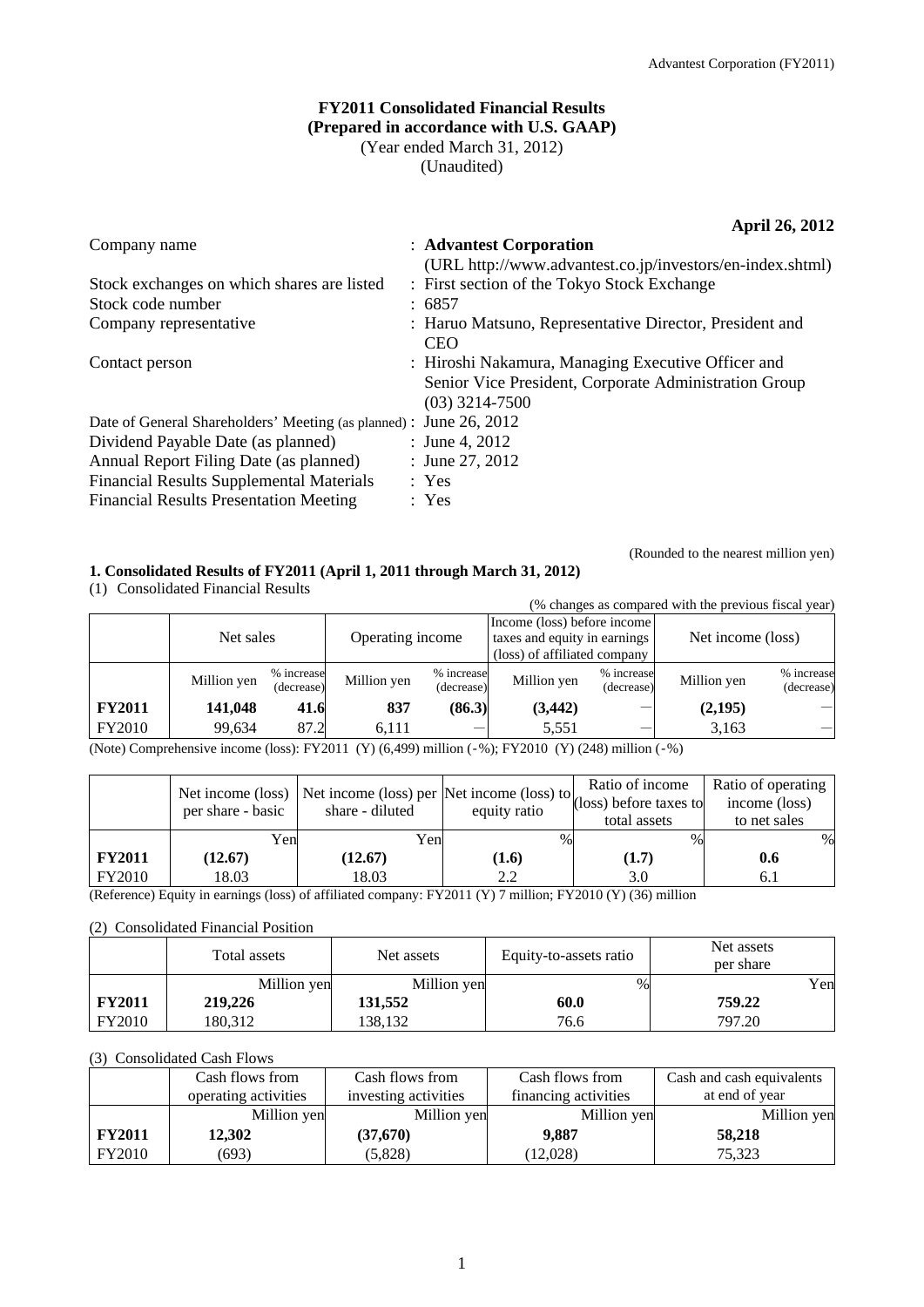## **2. Dividends**

|                      | Dividend per share                           |        |       |          |              |                                    |                                | Ratio of total                                            |
|----------------------|----------------------------------------------|--------|-------|----------|--------------|------------------------------------|--------------------------------|-----------------------------------------------------------|
| (Record Date)        | First<br>quarter end quarter end quarter end | Second | Third | Year end | Annual total | Total<br>dividend<br>paid (annual) | Payout ratio<br>(consolidated) | amount of<br>dividends to<br>net assets<br>(consolidated) |
|                      | yen                                          | yen    | yen   | yen      | yen          | Million yen                        | $\frac{0}{0}$                  | %                                                         |
| <b>FY2010</b>        |                                              | 5.00   |       | 5.00     | 10.00        | 1,733                              | 55.5                           | 1.2                                                       |
| FY2011               |                                              | 5.00   |       | 10.00    | 15.00        | 2,599                              |                                | 1.9                                                       |
| FY2012<br>(forecast) |                                              | 10.00  |       | 10.00    | 20.00        | N/A                                | N/A                            | N/A                                                       |

### **3. Projected Results for FY2012 (April 1, 2012 through March 31, 2013)**

|        | Net sales           |                          | Operating income  |                          |  |
|--------|---------------------|--------------------------|-------------------|--------------------------|--|
|        | Million yen         | % increase<br>(decrease) | Million yen       | % increase<br>(decrease) |  |
| FY2012 | 150,000<br>~170,000 | 6.3<br>~20.5             | 12,000<br>~20,000 |                          |  |

## **4. Others**

(1) Material changes in subsidiaries during this fiscal year (changes in scope of consolidation resulting from changes in subsidiaries): Yes

Newly included 1 (Company name) Verigy Ltd.

- (2) Changes in accounting principles, procedures and the presentation of the consolidated financial statements
	- 1) Changes based on revisions of accounting standard : Yes
	- 2) Changes other than 1) above : Yes

(Note) Please see "(Note 2) Significant Accounting Policies" on page 16-17 for details.

- (3) Number of issued and outstanding shares (common stock)
	- 1) Number of issued and outstanding stock at the end of each fiscal year (including treasury stock): FY2011 199,566,770 shares; FY2010 199,566,770 shares.
	- 2) Number of treasury stock at the end of each fiscal year: FY2011 26,295,390 shares; FY2010 26,294,819 shares.
	- 3) Average number of outstanding stock for each fiscal year:
	- FY2011 173,271,717 shares; FY2010 175,481,854 shares.

#### **Implementation status of audit procedures**

This consolidated financial results report is not subject to audit procedures by independent auditors under Japan's Financial Instruments and Exchange Law. At the time of release of this report, audit procedures under the Financial Instruments and Exchange Law have not been completed.

#### **Explanation on the Appropriate Use of Future Earnings Projections and Other Special Instructions**

This document contains "forward-looking statements" that are based on Advantest's current expectations, estimates and projections. These forward-looking statements are subject to known and unknown risks, uncertainties and other factors that may cause Advantest's actual results, levels of activities, performance or achievements to be materially different from those expressed or implied by such forward-looking statements. These factors include: (i) changes in demand for the products and services produced and offered by Advantest's customers, including semiconductors, communications services and electronic goods; (ii) circumstances relating to Advantest's investment in technology, including its ability to timely develop products that meet the changing needs of semiconductor manufacturers, communications network equipment and components makers and service providers; (iii) significant changes in the competitive environment in the major markets where Advantest purchases materials, components and supplies for the production of its products or where its products are produced, distributed or sold; and (iv) changes in economic conditions, currency exchange rates or political stability in the major markets where Advantest procures materials, components and supplies for the production of its principal products or where its products are produced, distributed or sold. A discussion of these and other factors which may affect Advantest's actual results, levels of activity, performance or achievements is contained in the "Operating and Financial Review", "Key Information - Risk Factors" and "Information on the Company" sections and elsewhere in Advantest's annual report on Form 20-F, which is on file with the United States Securities and Exchange Commission.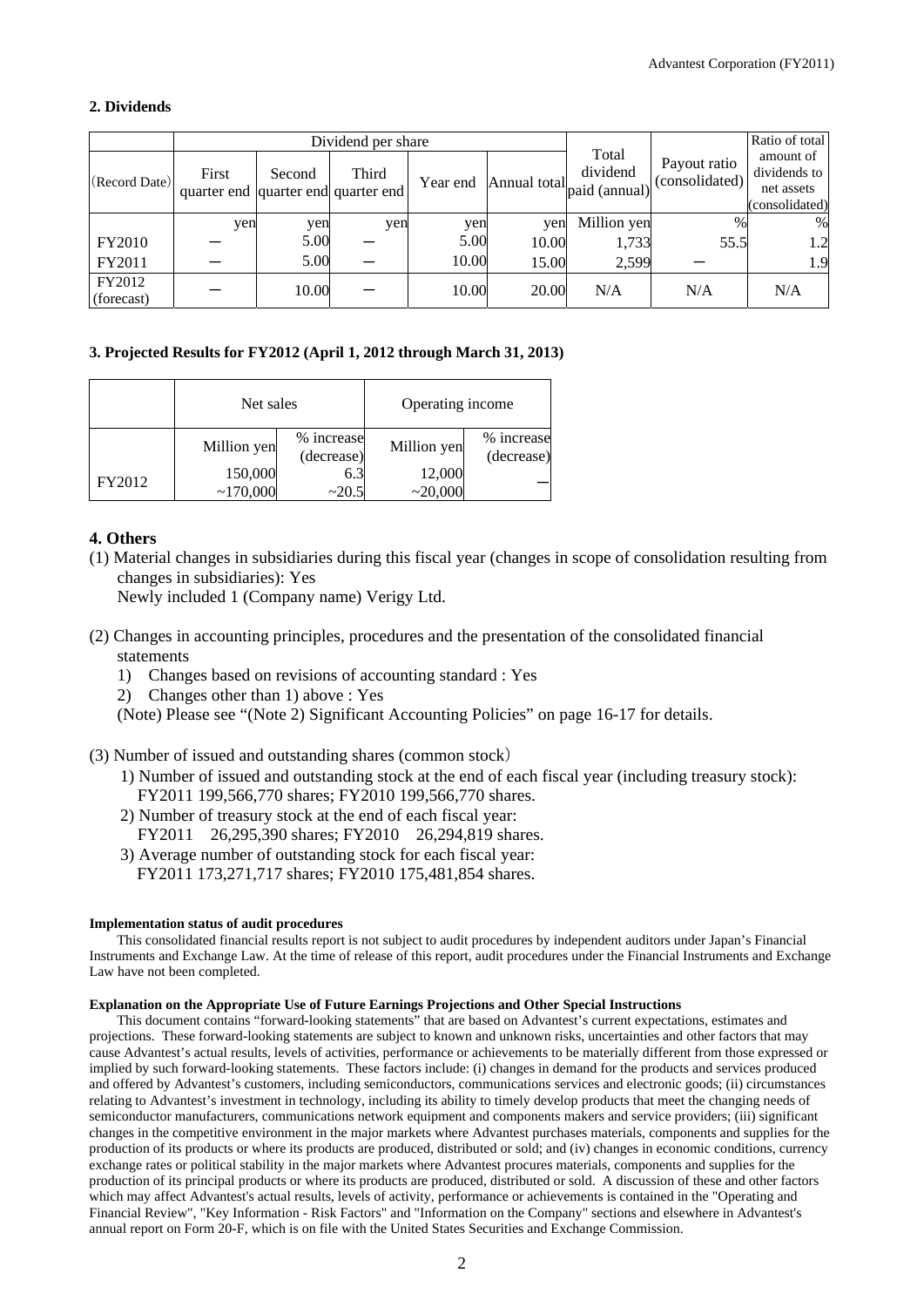## **Contents**

| 1. |                                                                                          | P.4  |
|----|------------------------------------------------------------------------------------------|------|
|    |                                                                                          | P. 4 |
|    |                                                                                          | P. 7 |
|    | (3) Basic Policy on Distribution of Profits and Distribution for FY2011 and Distribution |      |
|    |                                                                                          | P. 8 |
| 2. |                                                                                          | P. 8 |
|    |                                                                                          | P. 8 |
|    |                                                                                          | P. 8 |
|    | (3) Mid-and-Long-Term Business Strategy and Issues to be Addressed                       | P. 8 |
| 3. |                                                                                          | P.10 |
|    |                                                                                          | P.10 |
|    | (2) Consolidated Statements of Operations (Unaudited)                                    | P.12 |
|    | (3) Consolidated Statements of Comprehensive Income (Loss) (Unaudited) ···········       | P.13 |
|    | (4) Consolidated Statements of Stockholders' Equity (Unaudited)                          | P.14 |
|    | (5) Consolidated Statements of Cash Flows (Unaudited)                                    | P.15 |
|    |                                                                                          | P.15 |
|    | (7) Notes to the Consolidated Financial Statements                                       | P.16 |
|    | (Note 1) Accounting Principles, Procedures and the Presentation of the Consolidated      |      |
|    |                                                                                          | P.16 |
|    |                                                                                          | P.16 |
|    |                                                                                          | P.17 |
|    |                                                                                          | P.18 |
|    |                                                                                          | P.19 |
|    |                                                                                          | P.19 |
|    | <exhibit></exhibit>                                                                      |      |
|    |                                                                                          | P.20 |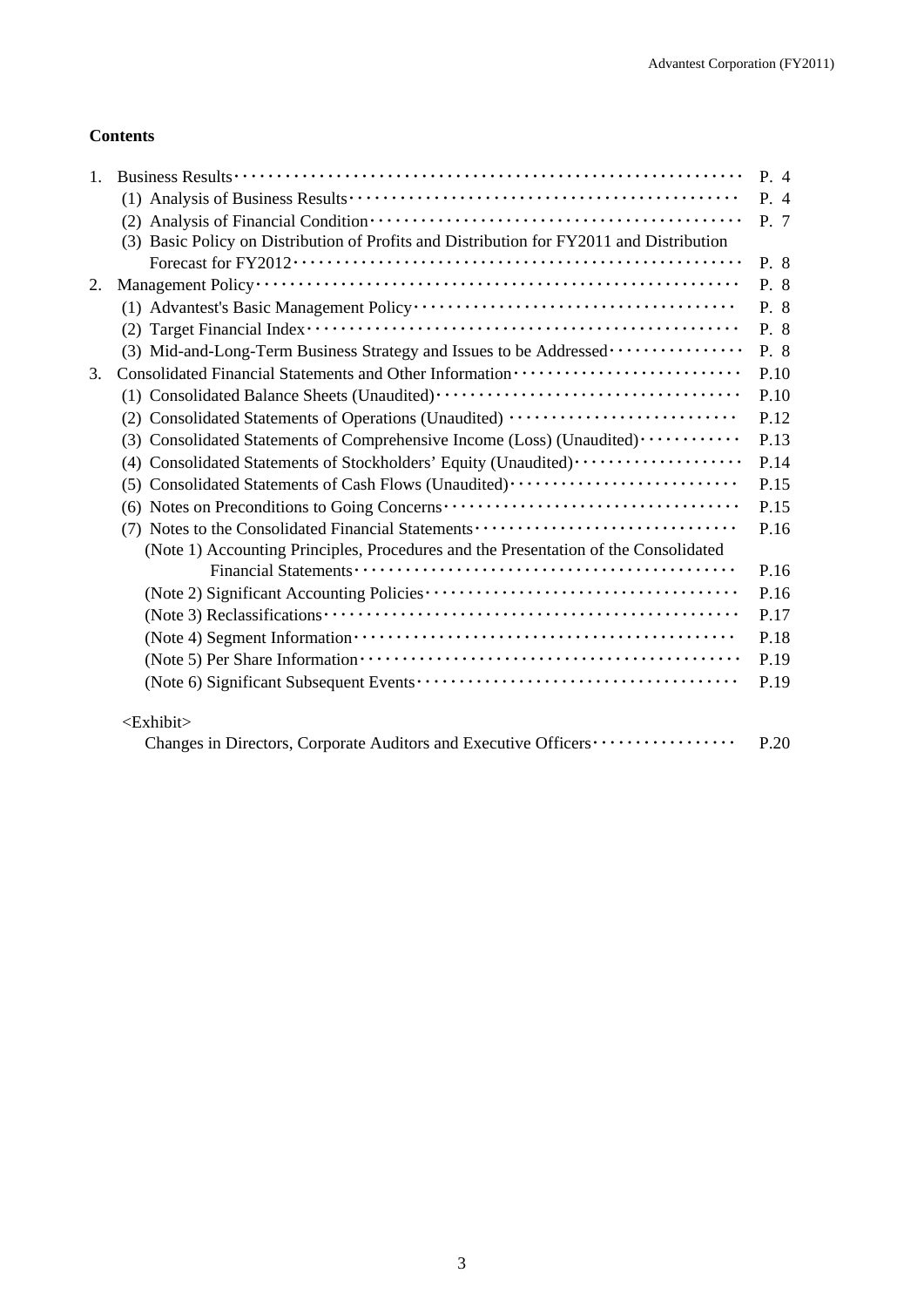(in billion yen)

### 1. Business Results

## (1) Analysis of Business Results

1) Consolidated Financial Results of FY2011 (April 1, 2011 through March 31, 2012)

|                                                                                             | FY2010 | FY2011 | As compared to<br>the previous<br>fiscal year<br>Increase (decrease) |
|---------------------------------------------------------------------------------------------|--------|--------|----------------------------------------------------------------------|
| Orders received                                                                             | 109.0  | 126.2  | 15.8%                                                                |
| Net sales                                                                                   | 99.6   | 141.0  | 41.6%                                                                |
| Operating income                                                                            | 6.1    | 0.8    | $(86.3\%)$                                                           |
| Income (loss) before income taxes<br>and equity in earnings (loss) of<br>affiliated company | 5.6    | (3.4)  |                                                                      |
| Net income (loss)                                                                           | 3.2    | (2.2)  |                                                                      |

The pace of economic recovery worldwide slowed in FY2011, held back by the worsening sovereign debt crisis in parts of Europe and by America's housing and employment problems, but the global economy maintained a gradually improving trend, supported by emerging countries, whose growth rates have remained high.

Semiconductor-related markets also registered lower growth than expected at the beginning of the period. Many chipmakers moved to trim production in the summer of 2011, when lethargic demand of PCs and LCD televisions, the twin pillars of semiconductor consumption, fell even further.

As a result semiconductor test equipment sales declined for the period. Although customer interest in test equipment for non-memory semiconductors, used in smartphones and tablet PCs, was brisk, dramatic price declines in DRAM semiconductors for PCs, beginning in the summer of 2011, curtailed capital investment in memory testers.

Advantest consequently devoted its greatest efforts to expand sales of test equipment for application processors, CMOS image sensors, and other non-memory semiconductor sectors. After completion of the acquisition of Verigy Ltd. on July 2011, Advantest tried to gain additional market share by reinforcing its sales promotions to US and European customers and launching products in the communications semiconductor market. These efforts enabled Advantest to achieve a higher share of the semiconductor test equipment market in 2011.

As a result, both orders received and net sales showed significant year-on-year growth, with orders totaling  $(Y)$ 126.2 billion (a 15.8% increase in comparison to FY2010), and net sales of  $(Y)$ 141.0 billion (a 41.6%) increase in comparison to FY2010). However, cumulative costs associated with the Verigy acquisition, which totaled (Y) 8.3 billion in FY2011 combined with impairment losses on investment securities and bad debt expenses of (Y) 2.6 billion led to a year-on-year decline in earnings. The company posted an operating income of (Y) 0.8 billion (a 86.3% decrease in comparison to FY2010), loss before income taxes and equity in earnings of affiliated company of  $(Y)$  3.4 billion, and a net loss of  $(Y)$  2.2 billion. In FY2011, the percentage of net sales to overseas customers was 88.6%, compared to 77.5% in FY2010.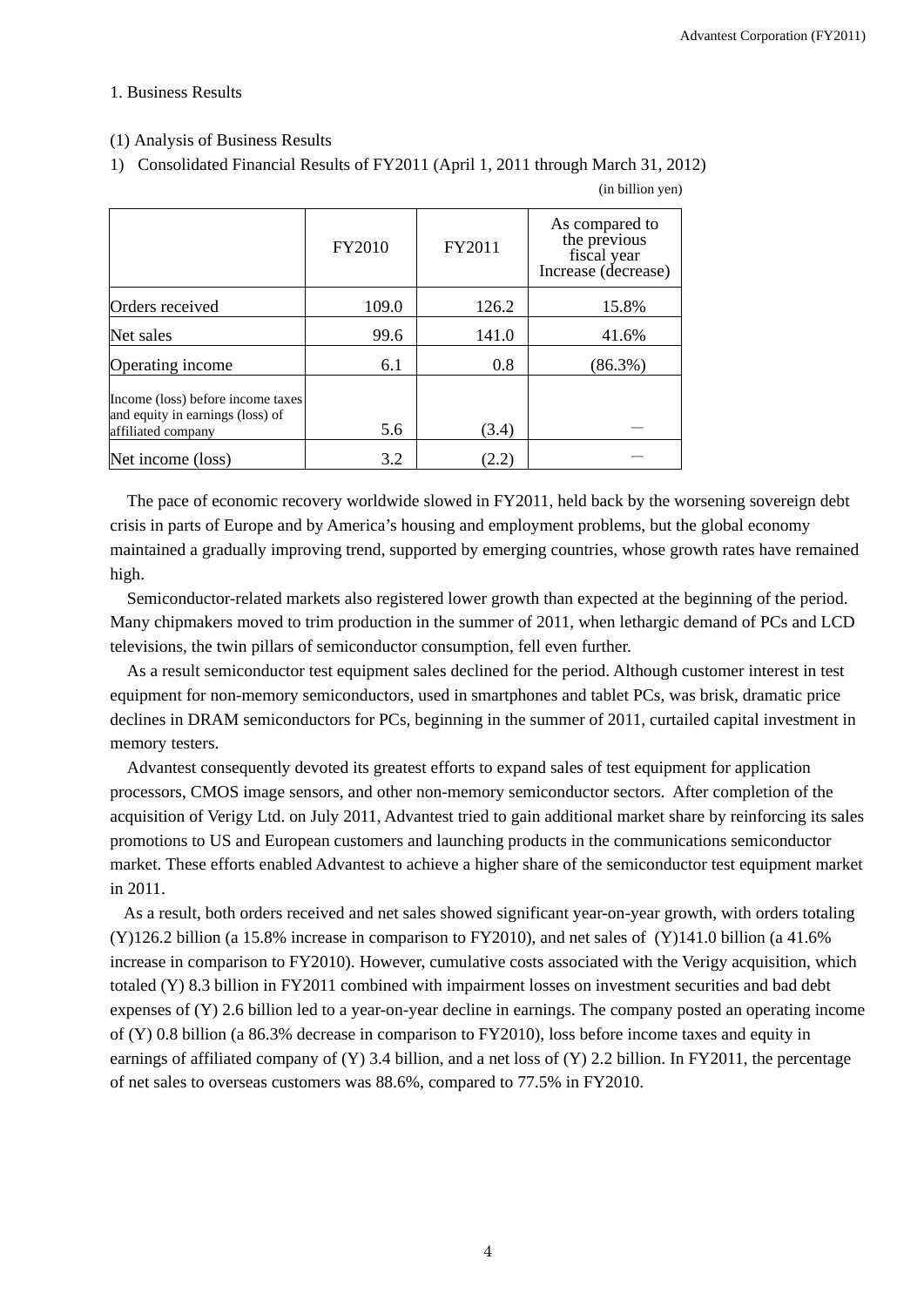Conditions of business by segment are described below. Note that the operating income of each business division is influenced by costs related to the integration of Verigy.

<Semiconductor and Component Test System Segment>

(in billion yen)

|                  | FY2010 | FY2011 | As compared to<br>the previous<br>fiscal year<br>Increase (decrease) |
|------------------|--------|--------|----------------------------------------------------------------------|
| Orders received  | 76.5   | 97.0   | 26.8%                                                                |
| Net sales        | 69.3   | 105.6  | 52.3%                                                                |
| Operating income | 9.9    | 9.8    | $(0.1\%)$                                                            |

The Semiconductor and Component Test System segment was supported by aggressive capital investment by major chipmakers.

In the non-memory test system, sales expanded significantly, due to the Verigy acquisition and a number of large orders for microprocessor (MPU) test equipment. Test systems for non-memory semiconductors such as application processors used in tablet PCs and smartphones also posted solid growth.

Memory test systems, however, continued to fare poorly, despite active capital investment by DRAM makers in spring and early summer 2011, as weaker PC demand in the second half of the year forced manufacturers to freeze their DRAM capex programs.

As a result of the above, orders received were (Y) 97.0 billion (a 26.8% increase in comparison to FY2010), net sales were (Y) 105.6 billion (a 52.3% increase in comparison to FY2010), and operating income was (Y) 9.8 billion (a 0.1% decrease in comparison to FY2010).

<Mechatronics System Segment>

(in billion yen)

|                       | FY2010 | FY2011 | As compared to<br>the previous<br>fiscal year<br>Increase (decrease) |
|-----------------------|--------|--------|----------------------------------------------------------------------|
| Orders received       | 20.8   | 16.6   | $(19.8\%)$                                                           |
| Net sales             | 18.5   | 20.6   | 11.3%                                                                |
| <b>Operating loss</b> | (0.3)  |        |                                                                      |

In the Mechatronics System segment, a greater numbers of unit of the Multi Vision Metrology Scanning Electron Microscope measurement system for photomasks were sold, benefiting from semiconductor process dropped significantly that create demand for more advanced technology. Conversely, sales of test handlers shrank, reflecting production adjustments, principally in the DRAM sector, from the second quarter onwards.

As a result of the above, orders input received was (Y) 16.6 billion (a 19.8% decrease in comparison to FY2010), net sales were (Y) 20.6 billion (a 11.3% increase in comparison to FY2010) and operating loss was (Y) 1.3 billion.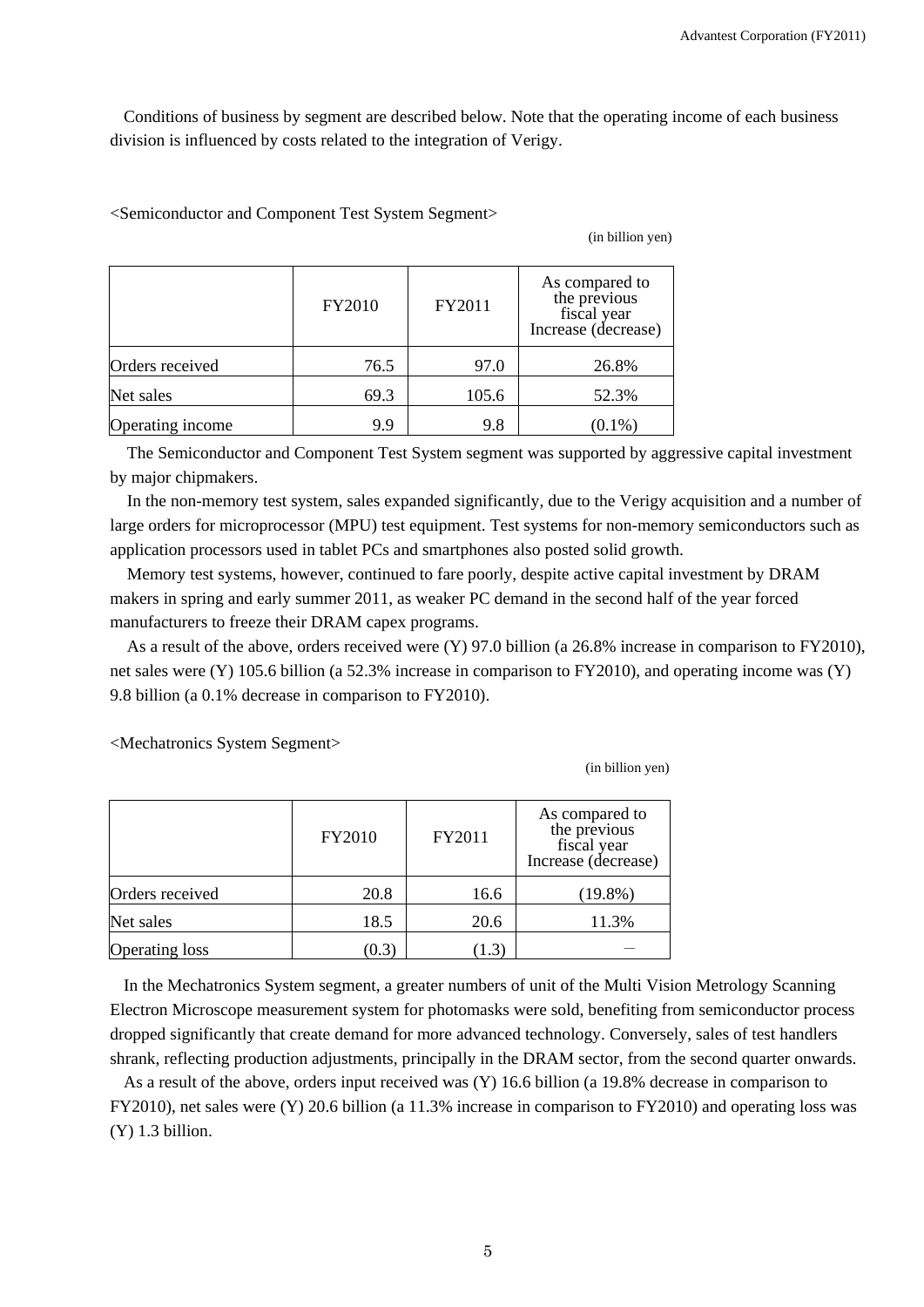#### <Services, Support and Others Segment>

|                  | FY2010 | FY2011 | As compared to<br>the previous<br>fiscal year<br>Increase (decrease) |
|------------------|--------|--------|----------------------------------------------------------------------|
| Orders received  | 14.0   | 17.8   | 27.0%                                                                |
| Net sales        | 14.2   | 18.8   | 32.8%                                                                |
| Operating income | 2.1    | 1.6    | (24.3%)                                                              |

(in billion yen)

In the Services, Support and Others segment, orders and revenues expanded as a result of overall increased sales of test systems, as well as benefits from consolidating the Verigy services division into Advantest's.

As a result, orders received was (Y) 17.8 billion (a 27.0% increase in comparison to FY2010), net sales were (Y) 18.8 billion (a 32.8% increase in comparison to FY2010) and operating income was (Y) 1.6 billion (a 24.3% decrease in comparison to FY2010).

#### 2) Prospects for the Upcoming Fiscal Year

On April  $1<sup>st</sup>$  2012, Advantest reinforced its overseas business development push and its synergistic benefits from the Verigy acquisition by finalizing the integration of Verigy, which had previously been a fully-owned subsidiary, into Advantest Corporation. The company also completed a reorganization of its overseas subsidiaries—renewing the Advantest Group as a single entity including the former Verigy. Underlining its commitment to generating future innovation, Advantest has launched a new corporate initiative starting in FY2012: "ACT2014." The acronym ACT — Advantest Culture Transformation — designates total integration of Verigy businesses and personnel and fusion of the two corporate cultures as an ongoing top priority. By FY2014, Advantest aims to achieve three discrete goals under ACT2014: "Revenues of (Y) 250.0 billion", "Over 20.0% operating margin", and "Over 50.0% total market share of semiconductor test systems and test handlers".

In the semiconductor test equipment sector, the company will innovate on all fronts, exploiting synergies from the Verigy integration. Operations are expected to expand through the development of groundbreaking products incorporating technology from both companies, new service offerings with greater added value, products utilizing cloud-computing technology, the adoption of flexible manufacturing processes, global marketing activities, and the further globalization of Advantest's corporate organization, helping the company to respond to the needs of the world's chipmakers with precisely targeted solutions.

As a further measure to reinforce Advantest's potential for sustainable growth, the company intends to aggressively expand beyond the semiconductor test equipment sector. Advantest will seek to grow sales of its scanning electron microscopes, electron-beam lithography tools, RF measurement instruments, MEMS relays, terahertz imaging systems, and other products targeting non-semiconductor markets where the company's core competence — measuring technology expertise — can contribute to the development of trailblazing solutions that uphold and reinvent Advantest's mission to support leading edge technology.

In FY2012, the first year of Advantest's three-year corporate initiative "ACT2014", continued strong growth in the smartphone and tablet PC markets is anticipated to define demand for the semiconductors used in these devices as a key driver of the company's revenue and earnings growth. Moving ahead towards the midterm milestone goals of ACT2014, the company intends to ramp up its presence in new markets among other measures to reinforce its platform for extended growth. For the fiscal year of 2012, Advantest forecasts net sales of (Y) 150.0 billion  $\sim$  (Y) 170.0 billion and operating income of (Y) 12.0 billion  $\sim$  (Y) 20.0 billion.

6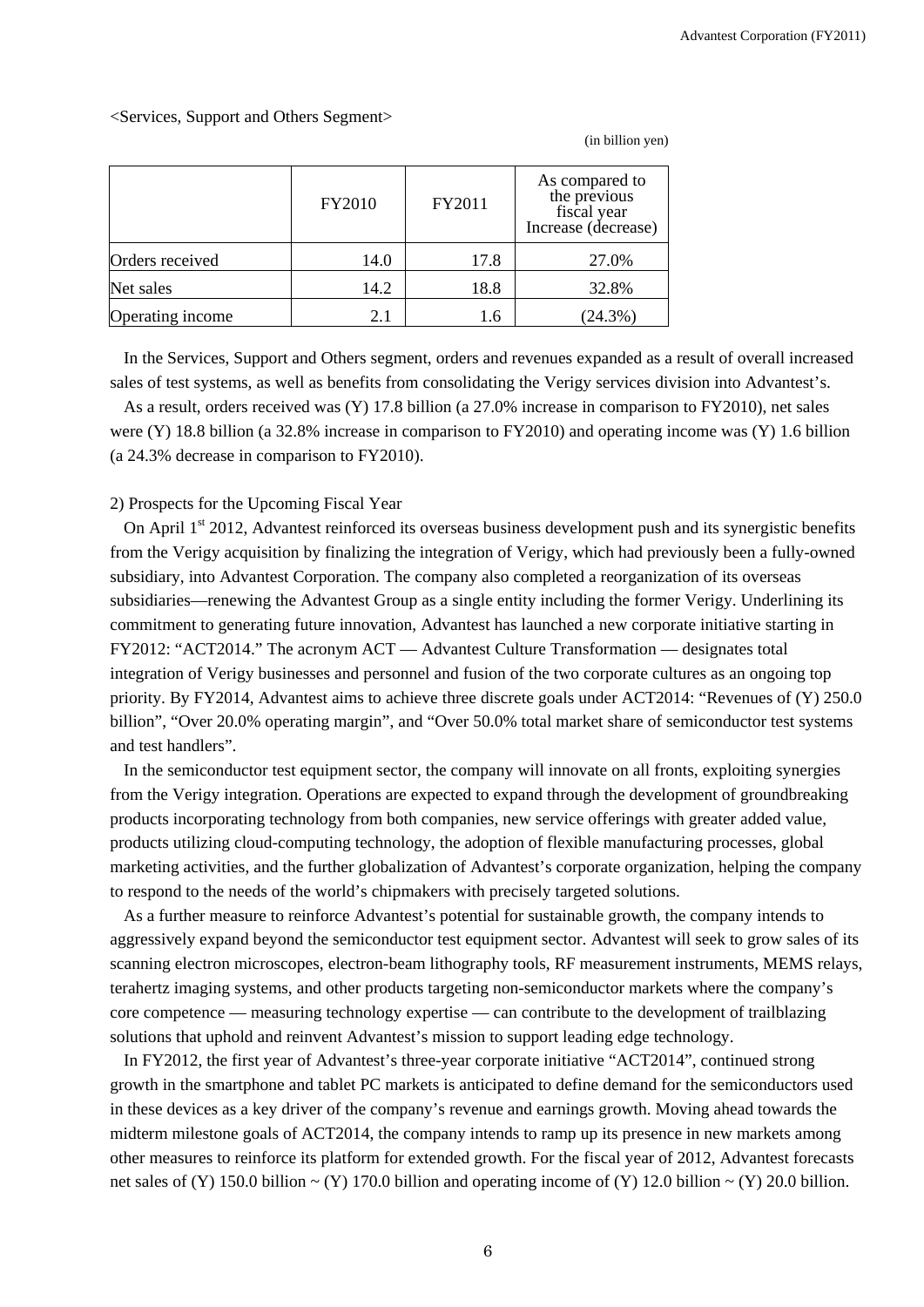#### (2) Analysis of Financial Condition

Total assets at the end of FY2011 was (Y) 219.2 billion, an increase of (Y) 38.9 billion compared to the previous fiscal year, primarily due to the Verigy acquisition as evidenced by an increase of (Y) 35.9 billion and (Y) 14.9 billion in goodwill and intangible assets, respectively, and a decrease of (Y) 12.7 billion in shortterm investments. Likewise, the amount of total liabilities was  $(Y)$  87.7 billion, an increase of  $(Y)$  45.5 billion compared to the previous fiscal year, primarily due to an increase of  $(Y)$  25.0 billion in short term debt, an increase of (Y) 9.4 billion in accrued pension and severance costs and an increase of (Y) 4.7 billion in accrued expenses, respectively . Stockholders' equity was (Y) 131.6 billion. Equity to assets ratio was 60.0%, a decrease of 16.6 percentage points compared to the previous fiscal year.

#### (Cash Flow Condition)

Cash and cash equivalents held at the end of FY2011 were  $(Y)$  58.2 billion, a decrease of  $(Y)$  17.1 billion from the previous fiscal year.

Significant cash flows during this fiscal year and their causes are described below.

Net cash provided by operating activities was (Y) 12.3 billion (Net cash outflow (Y) 0.7 billion in FY2010). This amount was primarily attributable to a decrease of (Y) 4.6 billion in inventories and an adjustment of noncash items such as depreciation and amortization, despite the net loss being (Y) 2.2 billion.

Net cash used in investing activities was (Y) 37.7 billion (Net cash outflow (Y) 5.8 billion in FY2010). This amount was primarily attributable to payments for the acquisition of Verigy in the amount of (Y) 57.1 billion, a decrease of (Y) 14.4 billion in short-term investments and proceeds from sale of available-for-sale securities in the amount of  $(Y)$  10.7 billion.

Net cash provided by financing activities was (Y) 9.9 billion (Net cash outflow (Y) 12.0 billion in FY2010). This amount was primarily attributable to a net increase of (Y) 25.5 billion in short term debt, redemption of senior convertible notes of acquired subsidiary in the amount of (Y) 13.8 billion and dividends paid in the amount of (Y) 1.7 billion.

|                         | FY2007  | <b>FY2008</b> | FY2009 | FY2010 | FY2011 |
|-------------------------|---------|---------------|--------|--------|--------|
| Stockholders' equity    | 85.1    | 81.0          | 79.6   | 76.6   | 60.0   |
| ratio $(\%)$            |         |               |        |        |        |
| Stockholders' equity    | 154.7   | 129.2         | 221.5  | 144.0  | 103.1  |
| ratio based on market   |         |               |        |        |        |
| prices $(\% )$          |         |               |        |        |        |
| Debt to annual cash     | 0.0     | 0.2           |        |        | 203.2  |
| flow ratio $(\%)$       |         |               |        |        |        |
| Interest coverage ratio | 1,839.4 | 195.9         |        |        | 80.6   |
| (times)                 |         |               |        |        |        |

The following table illustrates the historical movements of certain cash flow indexes:

Stockholders' equity ratio: stockholders' equity / total assets

Stockholders' equity ratio based on market prices: market capitalization / total assets

Debt to annual cash flow ratio: interest-bearing liabilities / operating cash flows

Interest coverage ratio: operating cash flows / interest payments

(Notes) 1. These indexes are calculated using U.S. GAAP figures.

2. Market capitalization is calculated based on issued and outstanding shares excluding treasury stock.

3. Operating cash flows are the cash flows provided by operating activities on the consolidated statements of cash flows.

4. Interest-bearing liabilities include all liabilities on the consolidated balance sheets that incur interest.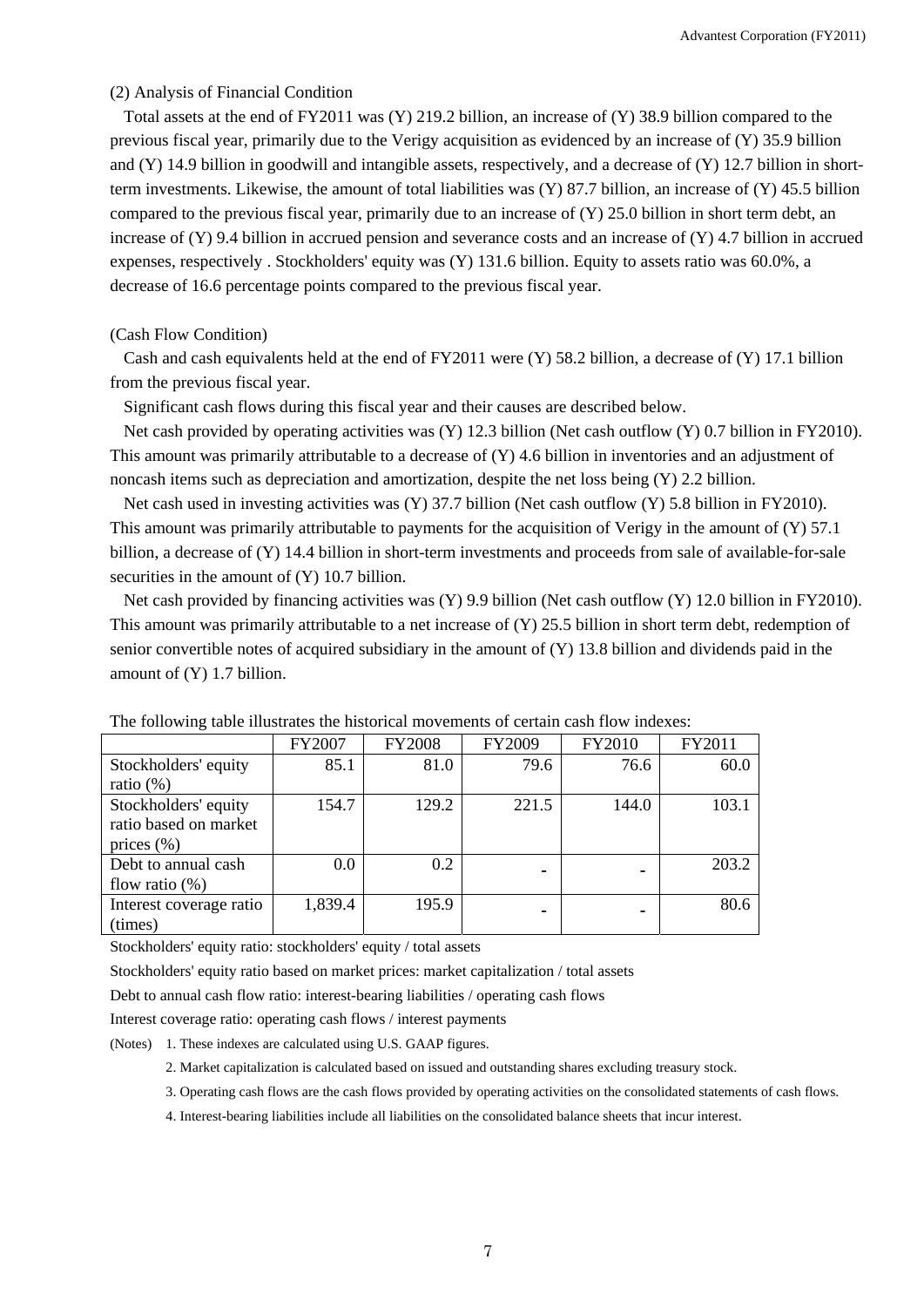(3) Basic Policy on Distribution of Profits and Distribution for FY2011 and Distribution Forecast for FY2012

Based on the premise that long-term and continued growth in corporate value is fundamental to the creation of shareholder value, Advantest deems the consistent distribution of profits to be the most important management priority. Accordingly, Advantest engages in active distribution of profits based on consolidated business performance.

With respect to the distribution of retained earnings, Advantest makes payout decisions after taking into consideration consolidated business performance, financial conditions, as well as the need for strategic investment for mid-to-long-term business development. While aiming to make consistent distributions, because of the fluctuation of the market in which it operates, Advantest makes dividend payouts following a target payout ratio of 20% or more.

Retained earnings are devoted to research and development, streamlining efforts, overseas expansion, investments in new businesses and resources for M&A activities, with an aim to strengthen Advantest's business position and enhance its corporate value.

In order to maintain capital strategies responsive to changes in the operating environment, Advantest plans to repurchase its own shares from time to time through taking into account factors such as trends in stock price, capital efficiency and cash flow.

In this fiscal year, Advantest decided to distribute a year-end dividend of (Y) 10 consistent with the revised forecast announced on January 27, 2012, with a payment date of June 4, 2012. Since Advantest paid an interim dividend of  $(Y)$  5 on December 1, 2011, the total dividend per share for the fiscal year will be  $(Y)$  15.

Advantest plans to distribute an interim dividend of (Y) 10 per share, a year-end dividend of (Y) 10 per share and annual total dividend of (Y) 20 per share since the uptrend of achievements is expected.

#### 2. Management Policy

#### (1) Advantest's Basic Management Policy

Advantest has established a corporate vision of "Technology Support on the Leading Edge", and its corporate mission of "Quest for the Essence". Guided by these principles, Advantest respects each of its stakeholders, strives to maintain harmony with society, and aims for the sustained development of the Company and the improvement of corporate value while contributing to the goal of a sustainable society.

#### (2) Target Financial Index

Advantest applies the "AVA" (Advantest Value Added), a financial index incorporating the concept of EVA® (Economic Value Added) \*, as a significant management indicator, along with profit margin, ROE and cash flows. Specifically, Advantest will set the minimum return-on-investment ratio ("hurdle rate") for evaluating AVA at 8% and a mid-term target at 12% or more with an aim to further enhance corporate value and shareholder value.

\*"EVA<sup>®</sup>" is a registered trademark of Stern Stewart & Co.

## (3) Mid-and-Long-Term Business Strategy and Issues to be addressed

While maintaining "Measurements" as our core competence in mid-and-long term, Advantest intends to improve its corporate value by establishing a management and financial structure that responds timely to changes in the global market, and by aiming to increase market share by introducing fine products that will inspire the market demands of the next generation. To achieve these objectives, Advantest intends to further strengthen its product development operations and improve production efficiency while strengthening its overseas operations and support system in the U.S., Europe and Asia.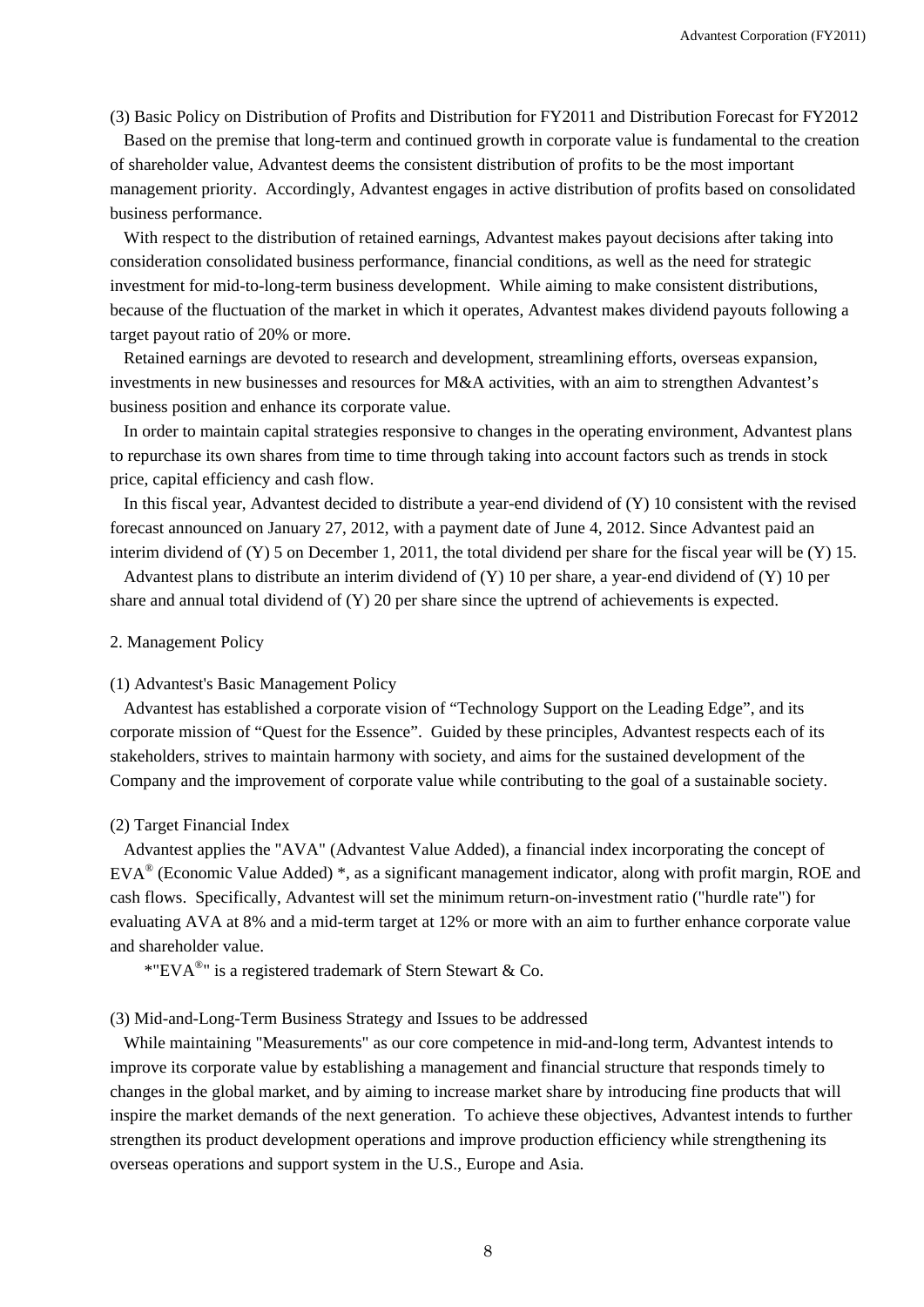In FY2012, the first year of its new corporate initiative, ACT2014, the Advantest Group will commence company-wide activities targeting the mid-term goals set under the initiative:

- ・Revenues of (Y) 250.0 billion
- ・Over 20.0% operating margin
- ・Over 50.0% total market share of semiconductor test systems and test handlers

Starting in the semiconductor test equipment market, where the company's core competence lies, Advantest will leverage the synergies realized by the full integration of the former Verigy's assets and resources to expand its market share and the scope of its operations. In parallel, the company will aggressively develop the non-semiconductor businesses that are its future growth platform, while ceaselessly seeking to boost profitability and corporate value.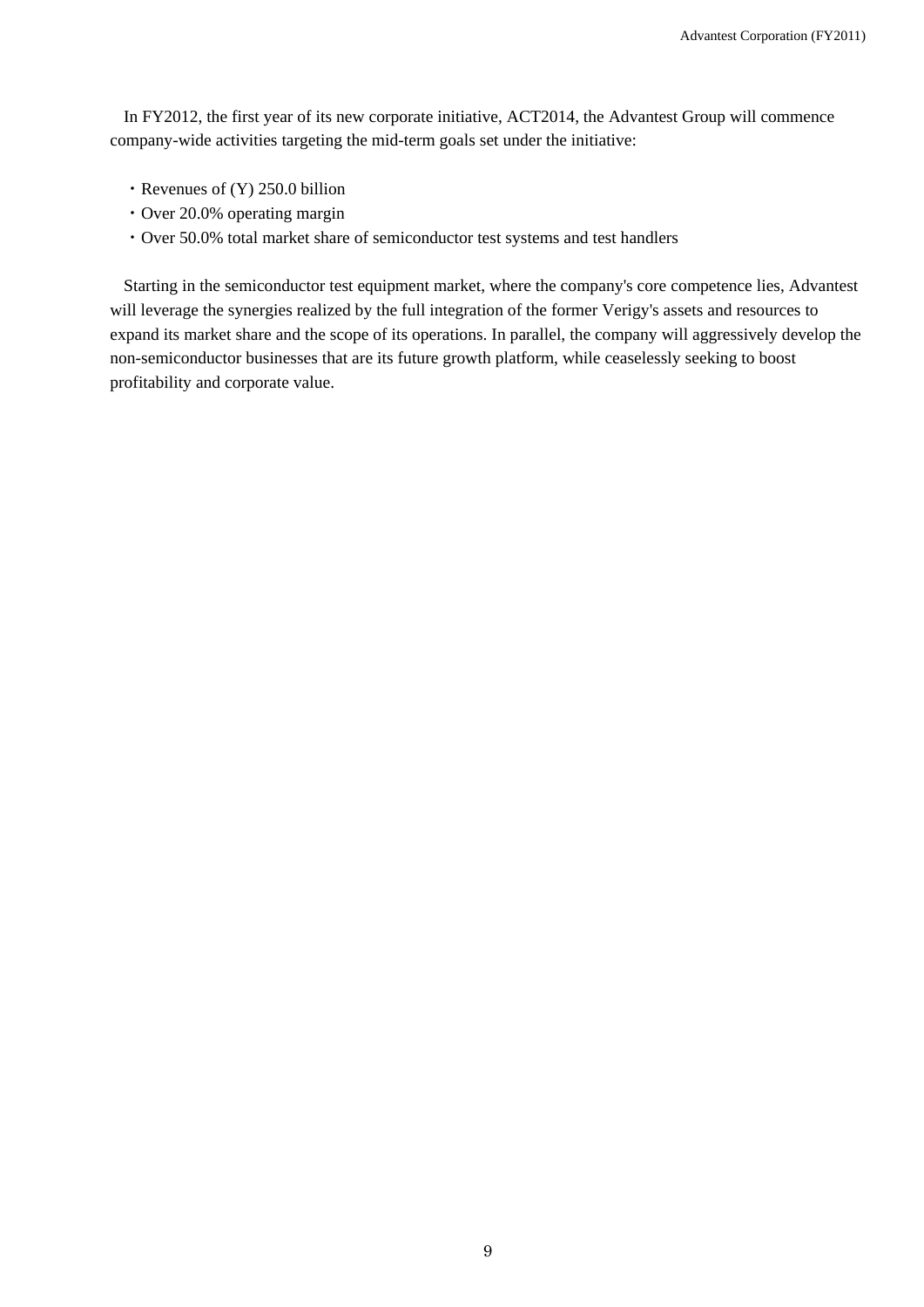## 4. Consolidated Financial Statements and Other Information

## (1)Consolidated Balance Sheets (Unaudited)

|                                    |   | Yen (Millions) |                       |  |  |
|------------------------------------|---|----------------|-----------------------|--|--|
| Assets                             |   | March 31, 2011 | <b>March 31, 2012</b> |  |  |
|                                    |   |                |                       |  |  |
| Current assets:                    |   |                |                       |  |  |
| Cash and cash equivalents          | ¥ | 75,323         | 58,218                |  |  |
| Short-term investments             |   | 12,651         |                       |  |  |
| Trade receivables, net             |   | 22,707         | 24,119                |  |  |
| Inventories                        |   | 23,493         | 29,836                |  |  |
| Other current assets               |   | 2,995          | 6,522                 |  |  |
| Total current assets               |   | 137,169        | 118,695               |  |  |
| Investment securities              |   | 7,432          | 5,929                 |  |  |
| Property, plant and equipment, net |   | 31,878         | 34,206                |  |  |
| Intangible assets, net             |   | 874            | 15,794                |  |  |
| Goodwill                           |   | 645            | 36,496                |  |  |
| Other assets                       |   | 2,314          | 8,106                 |  |  |
| Total assets                       | ¥ | 180,312        | 219,226               |  |  |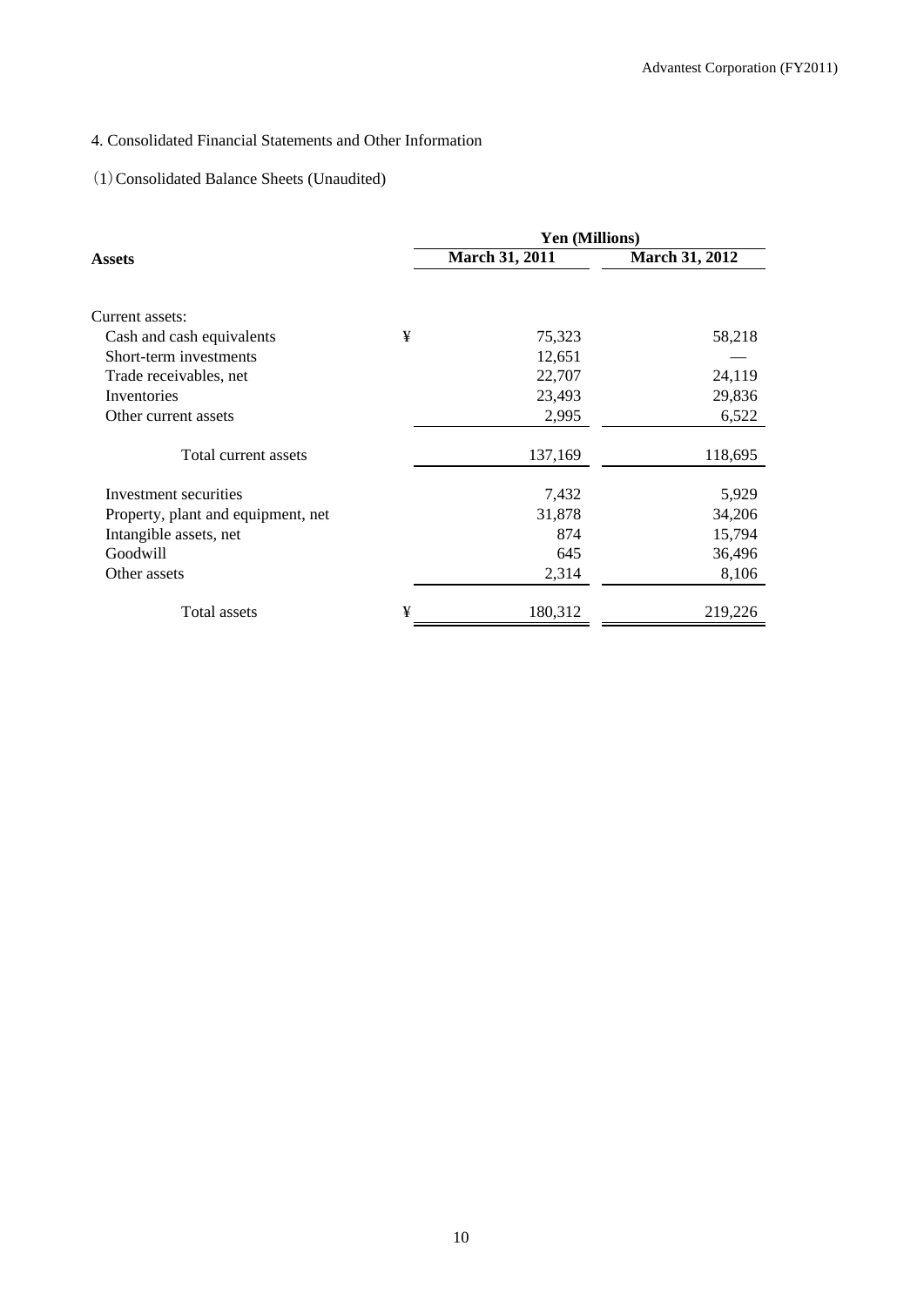|                                               | Yen (Millions) |                       |                       |  |
|-----------------------------------------------|----------------|-----------------------|-----------------------|--|
| <b>Liabilities and Stockholders' Equity</b>   |                | <b>March 31, 2011</b> | <b>March 31, 2012</b> |  |
| <b>Current liabilities:</b>                   |                |                       |                       |  |
| Trade accounts payable                        | ¥              | 11,729                | 15,659                |  |
| Short term debt                               |                |                       | 25,000                |  |
| Accrued expenses                              |                | 7,329                 | 12,068                |  |
| Accrued warranty expenses                     |                | 1,754                 | 2,129                 |  |
| <b>Customer prepayments</b>                   |                | 1,740                 | 2,228                 |  |
| Other current liabilities                     |                | 1,955                 | 3,288                 |  |
| Total current liabilities                     |                | 24,507                | 60,372                |  |
| Accrued pension and severance costs           |                | 14,069                | 23,444                |  |
| Other liabilities                             |                | 3,604                 | 3,858                 |  |
| <b>Total liabilities</b>                      |                | 42,180                | 87,674                |  |
| Commitments and contingent liabilities        |                |                       |                       |  |
| Stockholders' equity:                         |                |                       |                       |  |
| Common stock                                  |                | 32,363                | 32,363                |  |
| Capital surplus                               |                | 40,628                | 42,280                |  |
| Retained earnings                             |                | 183,009               | 179,081               |  |
| Accumulated other comprehensive income (loss) |                | (18,270)              | (22, 574)             |  |
| Treasury stock                                |                | (99, 598)             | (99, 598)             |  |
| Total stockholders' equity                    |                | 138,132               | 131,552               |  |
| Total liabilities and stockholders' equity    | ¥              | 180,312               | 219,226               |  |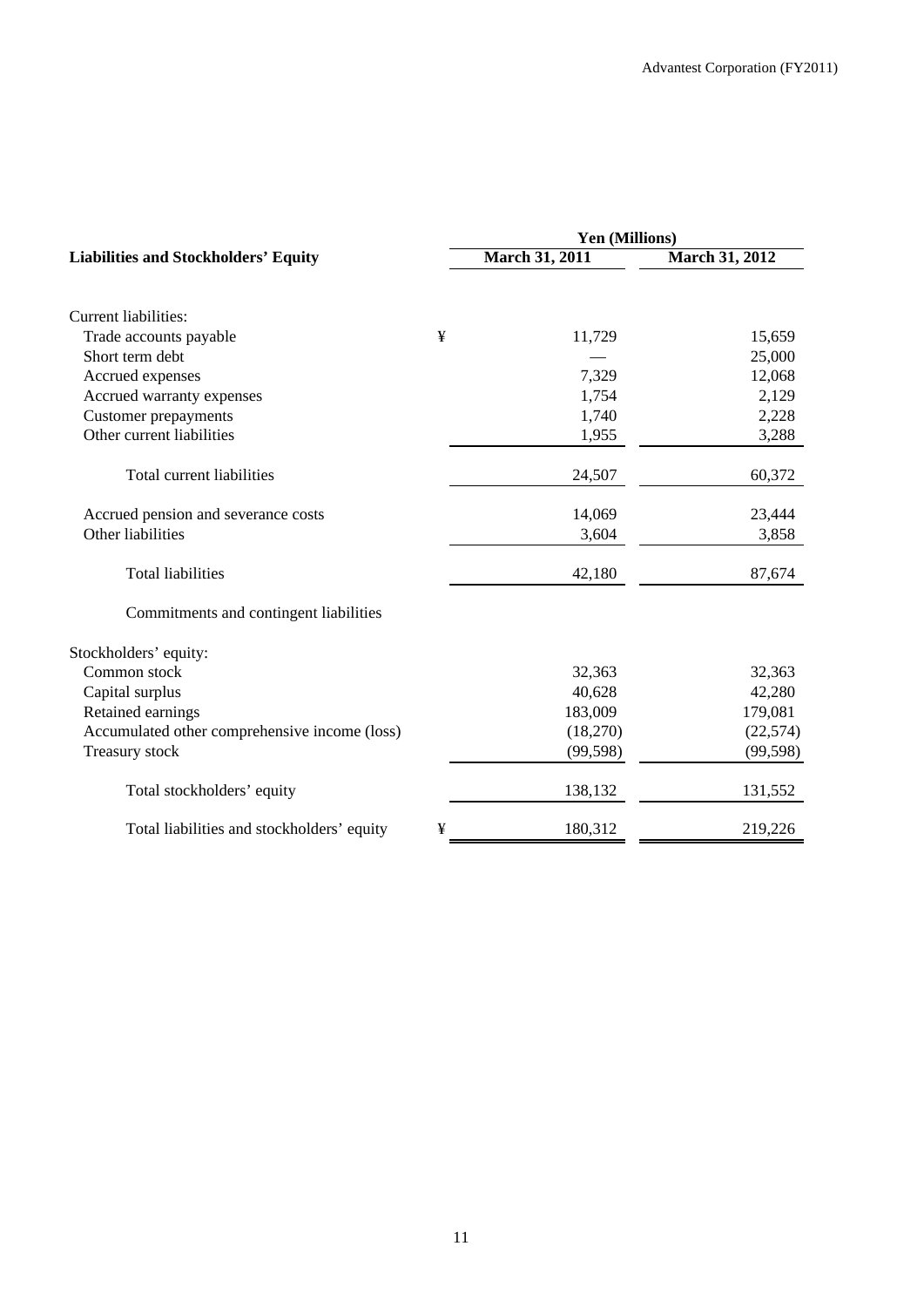# (2)Consolidated Statements of Operations (Unaudited)

|                                                 |   | Yen (Millions)                             |                                            |  |
|-------------------------------------------------|---|--------------------------------------------|--------------------------------------------|--|
|                                                 |   | <b>Year ended</b><br><b>March 31, 2011</b> | <b>Year ended</b><br><b>March 31, 2012</b> |  |
| Net sales                                       | ¥ | 99,634                                     | 141,048                                    |  |
| Cost of sales                                   |   | 51,164                                     | 72,300                                     |  |
| Gross profit                                    |   | 48,470                                     | 68,748                                     |  |
| Research and development expenses               |   | 21,197                                     | 30,303                                     |  |
| Selling, general and administrative expenses    |   | 21,162                                     | 37,608                                     |  |
| Operating income                                |   | 6,111                                      | 837                                        |  |
| Other income (expense):                         |   |                                            |                                            |  |
| Interest and dividend income                    |   | 326                                        | 323                                        |  |
| Interest expense                                |   | (3)                                        | (153)                                      |  |
| Impairment losses on investment securities      |   | (512)                                      | (2,254)                                    |  |
| Other, net                                      |   | (371)                                      | (2,195)                                    |  |
| Total other income (expense)                    |   | (560)                                      | (4,279)                                    |  |
| Income (loss) before income taxes and equity    |   |                                            |                                            |  |
| in earnings (loss) of affiliated company        |   | 5,551                                      | (3, 442)                                   |  |
| Income taxes (benefit)                          |   | 2,352                                      | (1,240)                                    |  |
| Equity in earnings (loss) of affiliated company |   | (36)                                       | 7                                          |  |
| Net income (loss)                               | ¥ | 3,163                                      | (2,195)                                    |  |

|                              |   | Yen                                        |                                            |  |
|------------------------------|---|--------------------------------------------|--------------------------------------------|--|
|                              |   | <b>Year ended</b><br><b>March 31, 2011</b> | <b>Year ended</b><br><b>March 31, 2012</b> |  |
| Net income (loss) per share: |   |                                            |                                            |  |
| <b>Basic</b>                 | ¥ | 18.03                                      | (12.67)                                    |  |
| Diluted                      |   | 18.03                                      | (12.67)                                    |  |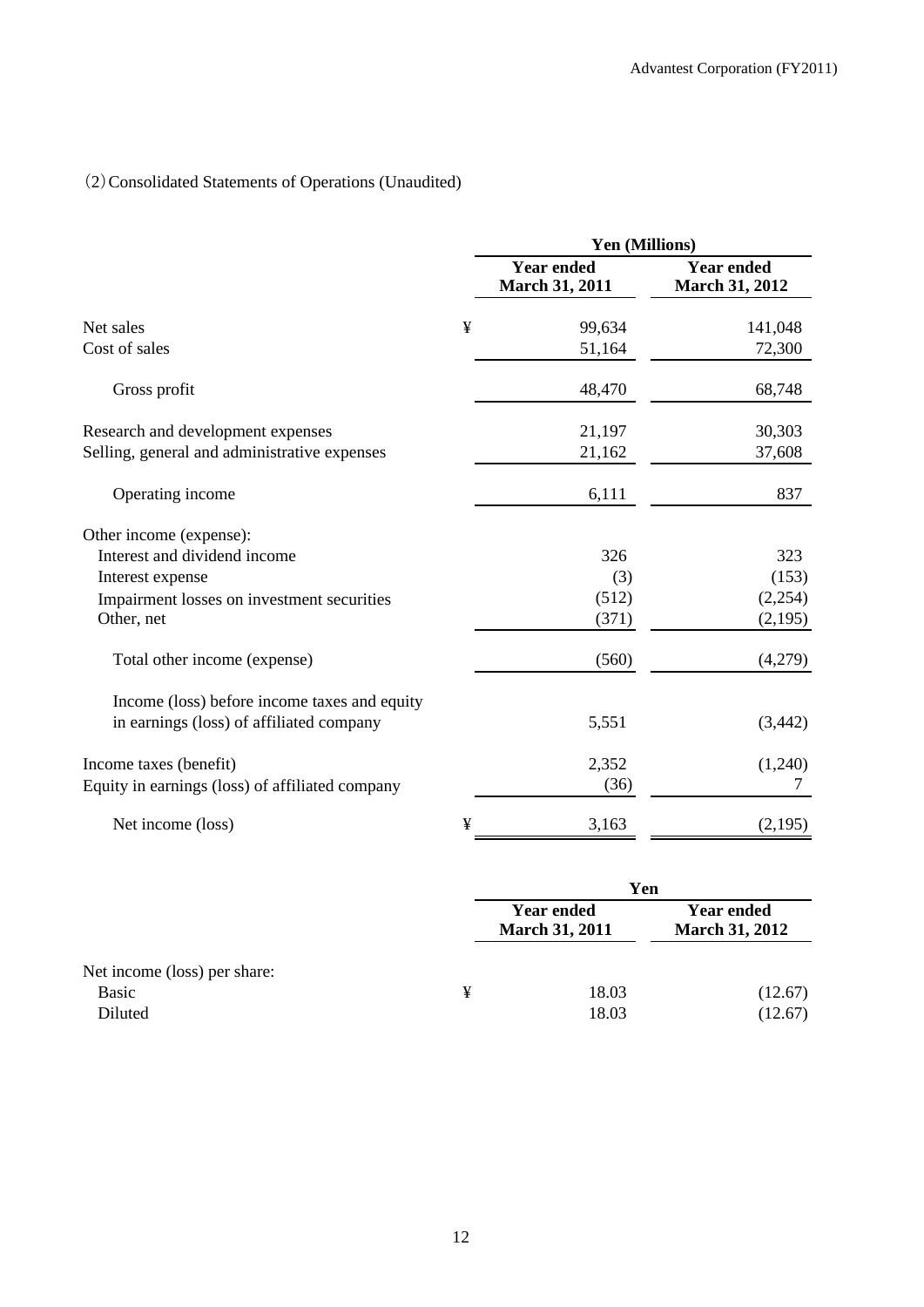## (3)Consolidated Statements of Comprehensive Income (Loss) (Unaudited)

|                                                                                                 |   | Yen (Millions)                             |                                            |  |
|-------------------------------------------------------------------------------------------------|---|--------------------------------------------|--------------------------------------------|--|
|                                                                                                 |   | <b>Year ended</b><br><b>March 31, 2011</b> | <b>Year ended</b><br><b>March 31, 2012</b> |  |
| Comprehensive income (loss)                                                                     |   |                                            |                                            |  |
| Net income (loss)                                                                               | ¥ | 3,163                                      | (2,195)                                    |  |
| Other comprehensive income (loss), net of tax                                                   |   |                                            |                                            |  |
| Foreign currency translation adjustments                                                        |   | (3,231)                                    | 1,422                                      |  |
| Net unrealized gains (losses) on investment securities<br>Net unrealized gains (losses) arising |   |                                            |                                            |  |
| during the period                                                                               |   | (311)                                      | (216)                                      |  |
| Less reclassification adjustments for net                                                       |   |                                            |                                            |  |
| gains (losses) realized in earnings                                                             |   | 252                                        | 818                                        |  |
| Net unrealized gains (losses)                                                                   |   | (59)                                       | 602                                        |  |
| Pension related adjustment                                                                      |   | (121)                                      | (6,328)                                    |  |
| Total other comprehensive income (loss)                                                         |   | (3,411)                                    | (4,304)                                    |  |
| Total comprehensive income (loss)                                                               | ¥ | (248)                                      | (6, 499)                                   |  |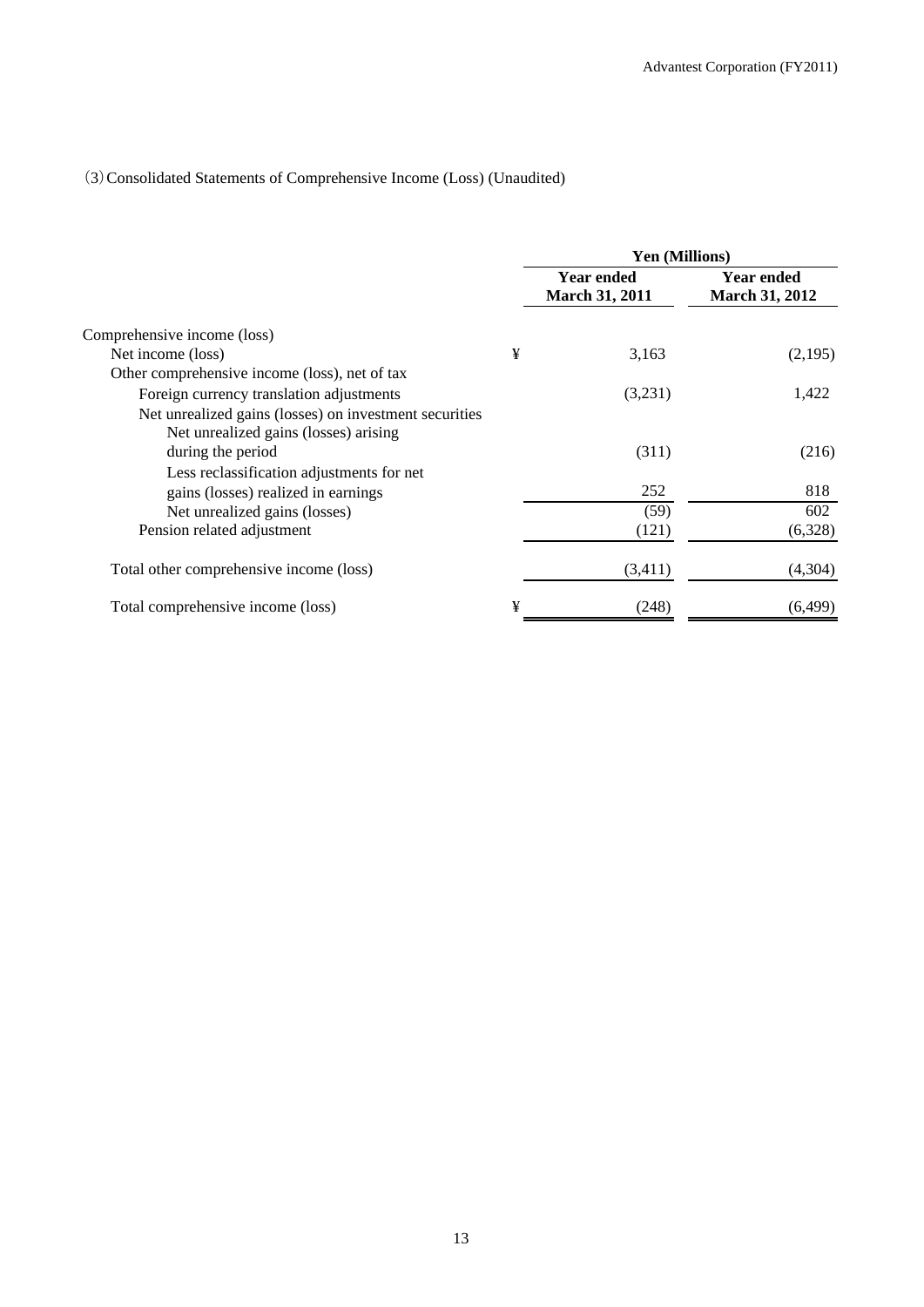$\ddot{\phantom{a}}$ 

 $\hat{z}$  .

(4) Consolidated Statements of Stockholders' Equity (Unaudited)

|                                               |   | Yen (Millions)                             |                                            |
|-----------------------------------------------|---|--------------------------------------------|--------------------------------------------|
|                                               |   | <b>Year ended</b><br><b>March 31, 2011</b> | <b>Year ended</b><br><b>March 31, 2012</b> |
| Common stock                                  |   |                                            |                                            |
| Balance at beginning of year                  | ¥ | 32,363                                     | 32,363                                     |
| Changes in the year                           |   |                                            |                                            |
| Total changes in the year                     |   |                                            |                                            |
| Balance at end of year                        |   | 32,363                                     | 32,363                                     |
| Capital surplus                               |   |                                            |                                            |
| Balance at beginning of year                  |   | 40,463                                     | 40,628                                     |
| Changes in the year                           |   |                                            |                                            |
| Stock options                                 |   | 165                                        | 1,652                                      |
| Total changes in the year                     |   | 165                                        | 1,652                                      |
| Balance at end of year                        |   | 40,628                                     | 42,280                                     |
| Retained earnings                             |   |                                            |                                            |
| Balance at beginning of year                  |   | 181,606                                    | 183,009                                    |
| Changes in the year                           |   |                                            |                                            |
| Net income (loss)                             |   | 3,163                                      | (2,195)                                    |
| Cash dividends                                |   | (1,760)                                    | (1,733)                                    |
| Sale of treasury stock                        |   | (0)                                        | (0)                                        |
| Total changes in the year                     |   | 1,403                                      | (3,928)                                    |
| Balance at end of year                        |   | 183,009                                    | 179,081                                    |
| Accumulated other comprehensive income (loss) |   |                                            |                                            |
| Balance at beginning of year                  |   | (14, 859)                                  | (18,270)                                   |
| Changes in the year                           |   |                                            |                                            |
| Other comprehensive income (loss), net of tax |   | (3,411)                                    | (4,304)                                    |
| Total changes in the year                     |   | (3,411)                                    | (4,304)                                    |
| Balance at end of year                        |   | (18,270)                                   | (22, 574)                                  |
| Treasury stock                                |   |                                            |                                            |
| Balance at beginning of year                  |   | (89, 331)                                  | (99, 598)                                  |
| Changes in the year                           |   |                                            |                                            |
| Purchases of treasury stock                   |   | (10,267)                                   | (1)                                        |
| Sale of treasury stock                        |   | $\overline{0}$                             | 1                                          |
| Total changes in the year                     |   | (10, 267)                                  | $\theta$                                   |
| Balance at end of year                        |   | (99, 598)                                  | (99, 598)                                  |
| Total stockholders' equity                    |   |                                            |                                            |
| Balance at beginning of year                  |   | 150,242                                    | 138,132                                    |
| Changes in the year                           |   |                                            |                                            |
| Net income (loss)                             |   | 3,163                                      | (2,195)                                    |
| Other comprehensive income (loss), net of tax |   | (3,411)                                    | (4,304)                                    |
| Cash dividends                                |   | (1,760)                                    | (1,733)                                    |
| Stock options                                 |   | 165                                        | 1,652                                      |
| Purchases of treasury stock                   |   | (10, 267)                                  | (1)                                        |
| Sale of treasury stock                        |   | $\boldsymbol{0}$                           | 1                                          |
| Total changes in the year                     |   | (12,110)                                   | (6,580)                                    |
| Balance at end of year                        | ¥ | 138,132                                    | 131,552                                    |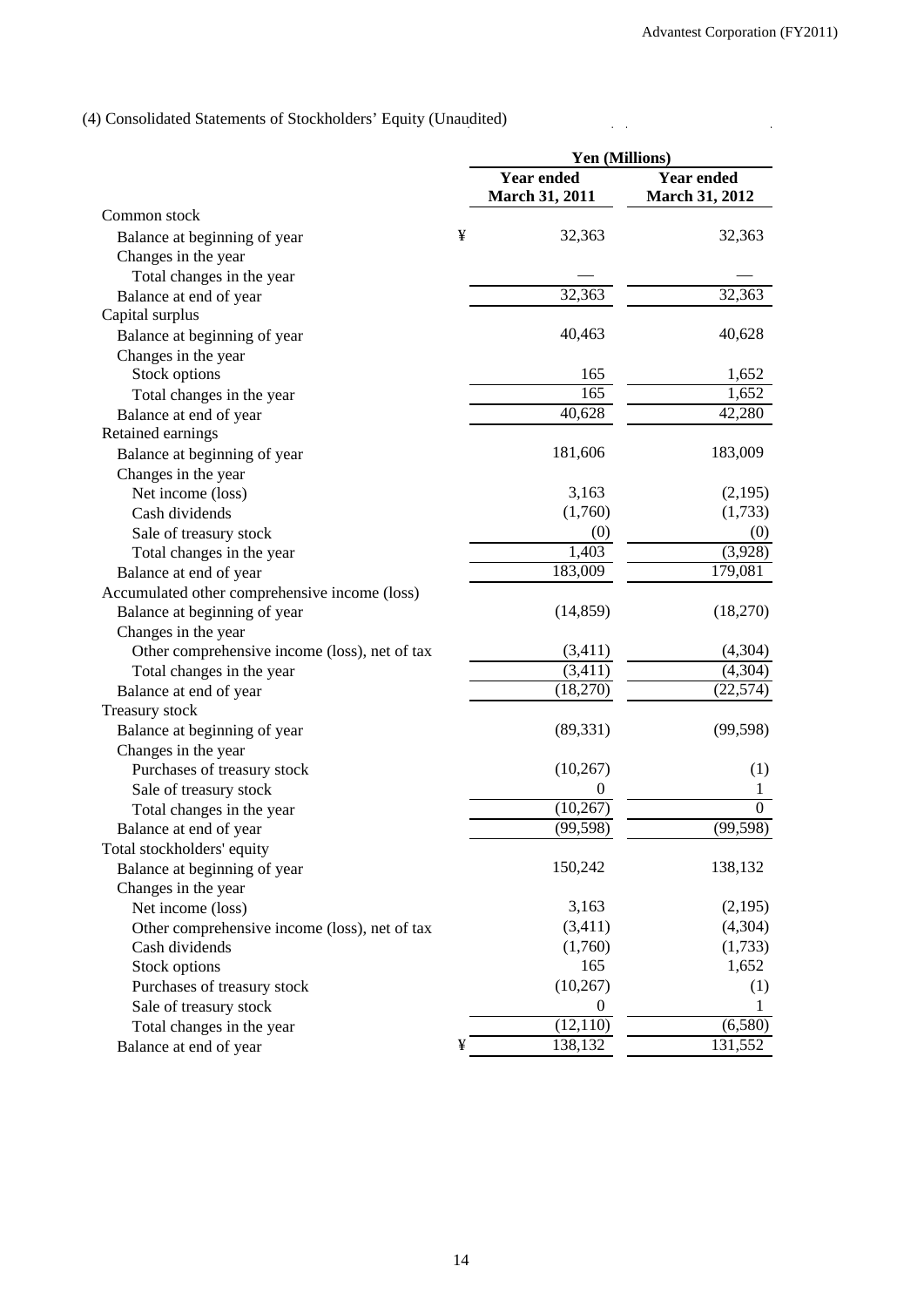## (5)Consolidated Statement of Cash Flows (Unaudited)

|                                                                  | Yen (Millions)        |                       |  |
|------------------------------------------------------------------|-----------------------|-----------------------|--|
|                                                                  | <b>Year ended</b>     | <b>Year ended</b>     |  |
|                                                                  | <b>March 31, 2011</b> | <b>March 31, 2012</b> |  |
| Cash flows from operating activities:                            |                       |                       |  |
| Net income (loss)                                                | ¥<br>3,163            | (2,195)               |  |
| Adjustments to reconcile net income (loss) to net cash           |                       |                       |  |
| provided by (used in) operating activities:                      |                       |                       |  |
| Depreciation and amortization                                    | 4,209                 | 6,838                 |  |
| Deferred income taxes                                            | 425                   | (3,663)               |  |
| Stock option compensation expense                                | 165                   | 583                   |  |
| Impairment losses on investment securities                       | 512                   | 2,254                 |  |
| Changes in assets and liabilities, net of effect of acquisition: |                       |                       |  |
| Trade receivables                                                | (7,645)               | 616                   |  |
| Inventories                                                      | (7,285)               | 4,613                 |  |
| Trade accounts payable                                           | 1,146                 | 902                   |  |
| Accrued expenses                                                 | 2,540                 | 39                    |  |
| Accrued warranty expenses                                        | (1,040)               | 164                   |  |
| <b>Customer</b> prepayments                                      | 1,276                 | (1, 815)              |  |
| Accrued pension and severance costs                              | 225                   | 975                   |  |
| Other                                                            | 1,616                 | 2,991                 |  |
| Net cash provided by (used in) operating activities              | (693)                 | 12,302                |  |
|                                                                  |                       |                       |  |
| Cash flows from investing activities:                            |                       |                       |  |
| (Increase) decrease in short-term investments                    | (2, 446)              | 14,387                |  |
| Proceeds from sale of available-for-sales securities             |                       | 10,717<br>6           |  |
| Acquisition of subsidiary, net of cash acquired                  |                       | (57, 145)             |  |
| Decrease in investment in equity method investee                 |                       | 620                   |  |
| Proceeds from sale of property, plant and equipment              | 12                    | 89                    |  |
| Purchases of property, plant and equipment                       | (3, 138)              | (5,931)               |  |
| Purchases of intangible assets                                   | (323)                 | (329)                 |  |
| Other                                                            | 61                    | (78)                  |  |
| Net cash used in investing activities                            | (5,828)               | (37,670)              |  |
| Cash flows from financing activities:                            |                       |                       |  |
| Increase (decrease) in short term debt                           |                       | 25,466                |  |
| Redemption of senior convertible notes of acquired subsidiary    |                       | (13, 835)             |  |
| Purchases of treasury stock                                      | (10, 268)             | (1)                   |  |
| Dividends paid                                                   | (1,760)               | (1,729)               |  |
| Other                                                            |                       | $\mathbf{0}$<br>(14)  |  |
| Net cash provided by (used in) financing activities              | (12,028)              | 9,887                 |  |
|                                                                  |                       |                       |  |
| Net effect of exchange rate changes on cash and cash equivalents | (2,567)               | (1,624)               |  |
| Net change in cash and cash equivalents                          | (21, 116)             | (17,105)              |  |
| Cash and cash equivalents at beginning of year                   | 96,439                | 75,323                |  |
| Cash and cash equivalents at end of year                         | ¥<br>75,323           | 58,218                |  |

(6) Notes on Preconditions to Going Concerns: None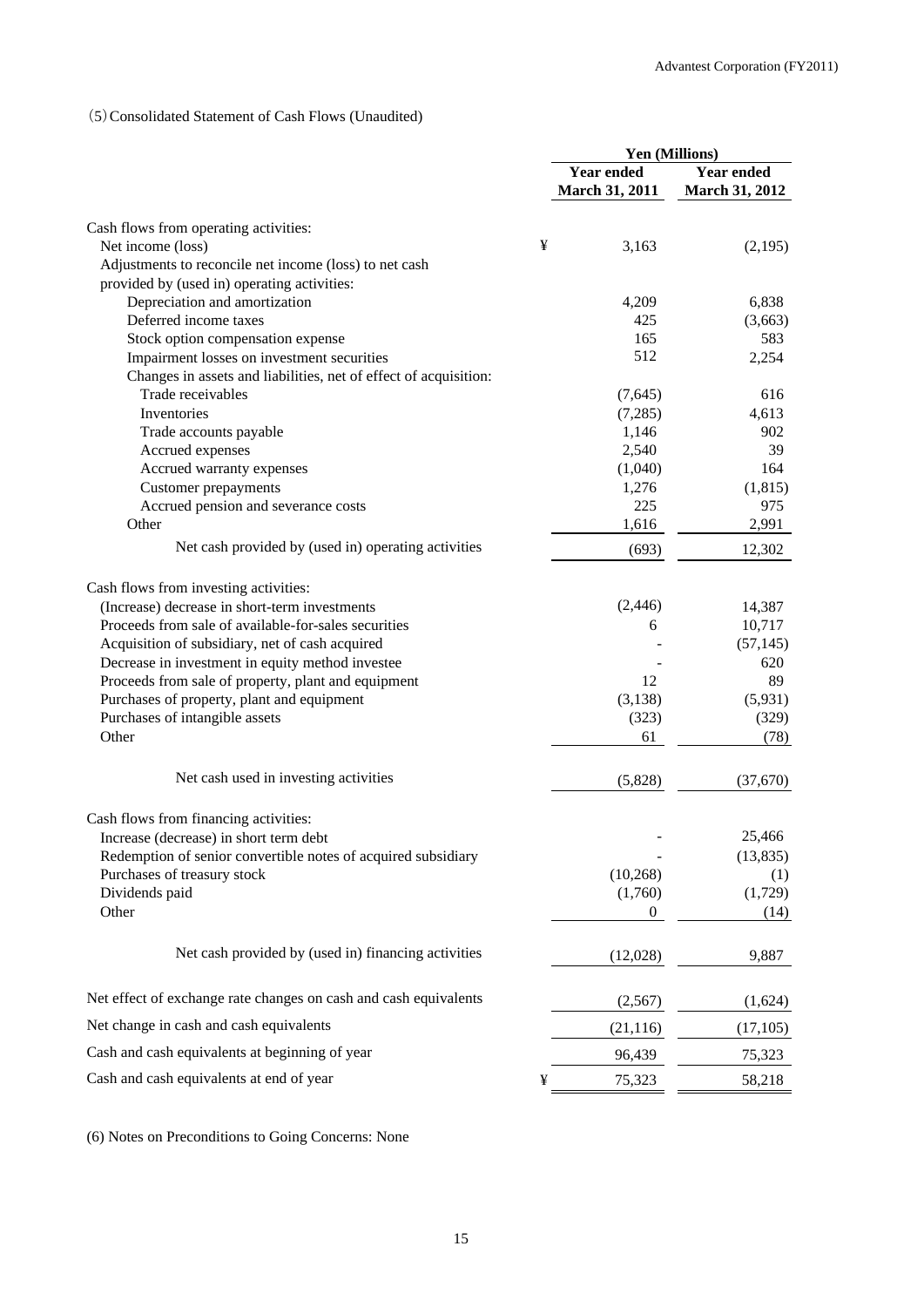#### (7) Notes to the Consolidated Financial Statements

(Note 1) Accounting Principles, Procedures and the Presentation of the Consolidated Financial **Statements** 

(a) Terminology, Form and Method of Preparation of the Consolidated Financial Statements

Advantest Corporation (or the "Company") and its consolidated subsidiaries (collectively "Advantest") prepare the consolidated financial statements in accordance with generally accepted accounting principle in the United States of America ("U.S. GAAP"). U.S. GAAP is codified in the Financial Accounting Standards Board ("FASB") Accounting Standards Codification ("ASC"), which is the source of authoritative accounting principles recognized by the FASB to be applied by nongovernmental entities. Advantest Corporation and its consolidated subsidiaries prepare their unconsolidated financial statements in accordance with accounting principles generally accepted in the country of their domicile. Certain adjustments and reclassifications have been incorporated in the accompanying non-consolidated financial statements to present them in conformity with U.S.GAAP.

(b) Preparation of Consolidated Financial Statements and Registration with the U.S. Securities and Exchange Commission

Advantest Corporation became listed on the New York Stock Exchange on September 17, 2001 (local time) by means of an issuance of American Depository Shares, and has been filing a Form 20-F (equivalent to the Annual Securities Report in Japan) with the U.S. Securities and Exchange Commission since FY2001. Advantest prepares the consolidated financial statements in its Form 20-F in accordance with U.S. GAAP.

#### (c) Principles of Consolidation

Advantest's consolidated financial statements include financial statements of the Company and its subsidiaries, all of which are wholly-owned. All significant intercompany balances and transactions have been eliminated in consolidation.

#### (Note 2) Significant Accounting Policies

On April 1, 2011, the Company and its domestic subsidiaries elected to change the method of depreciating fixed assets from the fixed-percentage-on-declining base application to the straight line method.

The Company analyzed the sales mixture of memory and non-memory business to evaluate the future production requirements and pattern of benefit from utilizing its fixed assets. Based on this analysis, Advantest and its domestic subsidiaries believe that the straight line method of depreciation is preferable as it better reflects the pattern of consumption of the future benefits to be derived from those assets being depreciated and provides a better matching of costs and revenues over the assets' estimated useful lives, in light of product life cycles and current change in product mix to expand nonmemory business. In accordance with ASC250 "Accounting Changes and Error corrections", this change in depreciation method represents a change in accounting estimate effected by a change in accounting principle.

Accordingly, the effects of the change are accounted for prospectively beginning with the period of change and prior period results have not been restated. The change in depreciation method reduced depreciation expense and resulted in decreases in loss before income taxes and equity in earnings of affiliated company and net loss by  $(Y)$  560 million and  $(Y)$  560 million, respectively, for year ended March 31, 2012. Also the per share effect was (Y) 3.23, respectively, for year ended March 31, 2012.

<sup>(</sup>Accounting Changes)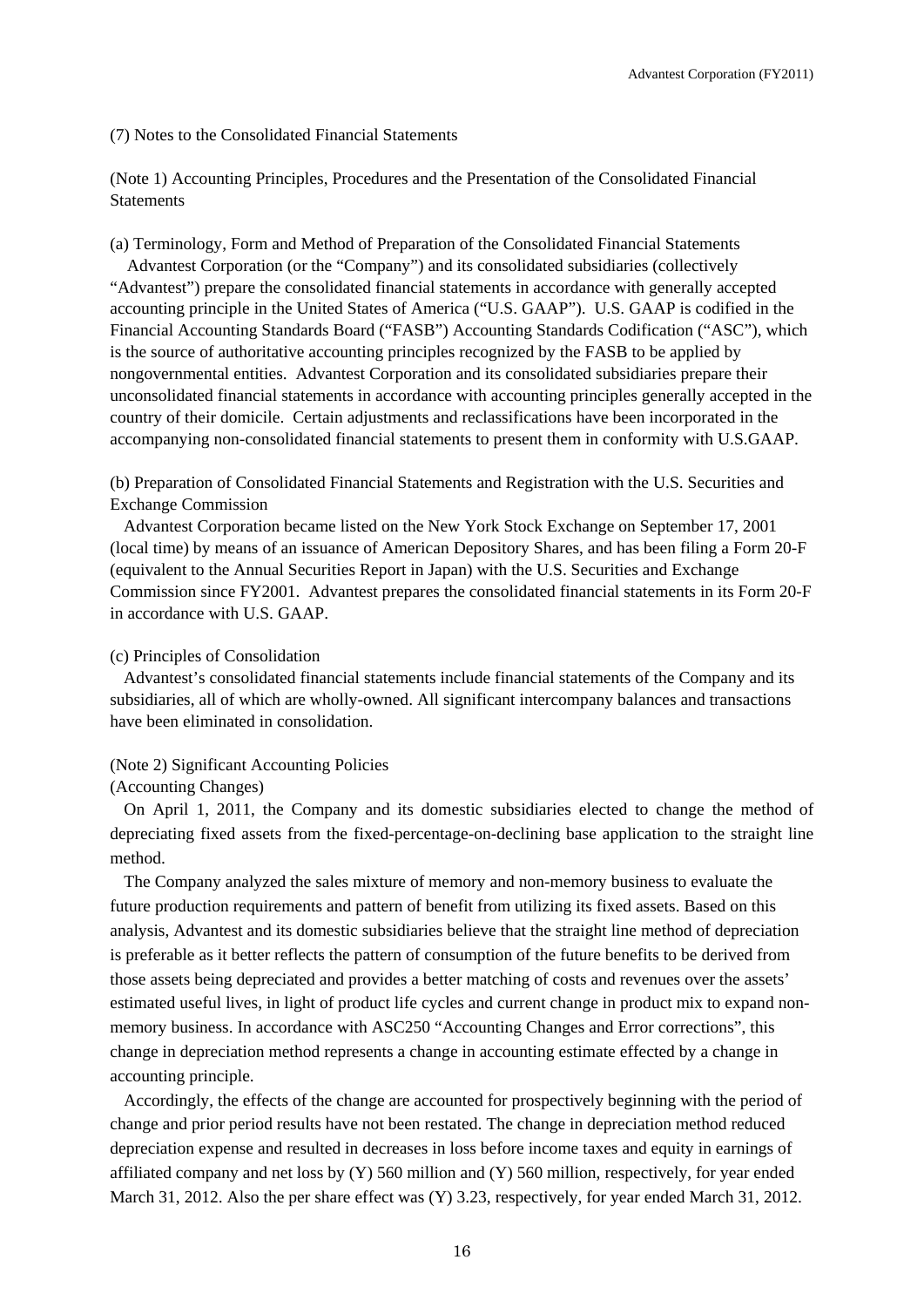In October 2009, the FASB amended the accounting guidance for revenue recognition under multiple-deliverable arrangements. The guidance modifies the criteria for separating deliverables and allocating consideration in multiple-deliverable arrangements. The allocation of revenue is based on estimated selling price if neither vendor-specific objective evidence nor third-party evidence of selling price is available. The guidance was adopted by the Company and its subsidiaries (collectively, "Advantest") in the first quarter 2011. The adoption of the guidance did not have a significant impact on its consolidated results of operations and financial condition.

In October 2009, the FASB amended accounting guidance for software revenue recognition. This guidance changes the accounting model for revenue arrangements that include both tangible products and software elements. It provides guidance on how to determine which software, if any, relating to the tangible product would be excluded from the scope of the software revenue guidance. The guidance was adopted by Advantest in the first quarter 2011. The adoption of the guidance did not have a significant impact on its consolidated results of operations and financial condition.

There are no other changes pertaining to accounting policies other than as mentioned above from fiscal year 2010 Annual report which was submitted on June 24, 2011.

#### (Note 3) Reclassifications

Certain reclassifications have been made to the prior years' consolidated financial statements to conform with the presentation used for the year ended March 31, 2012.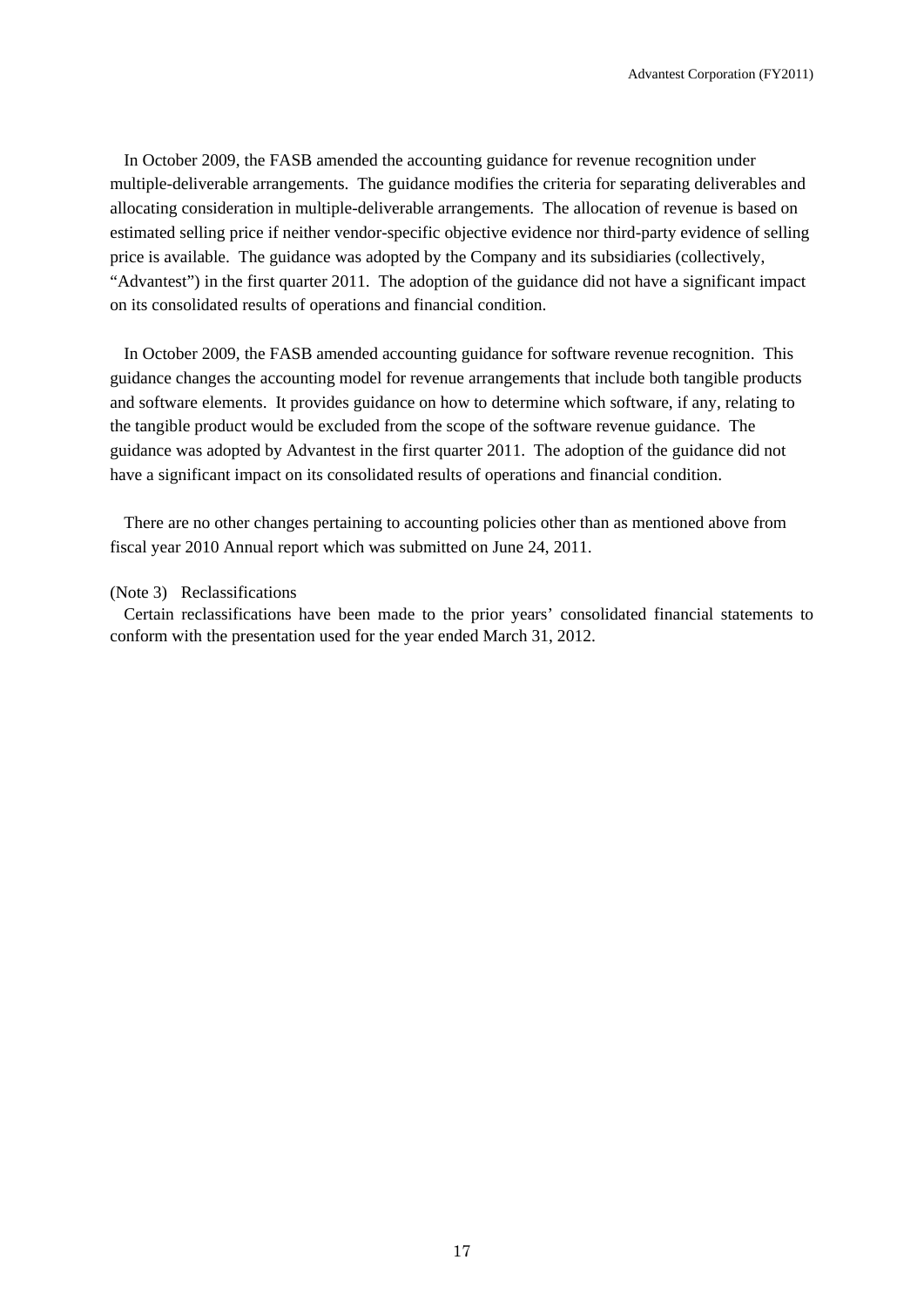#### (Note 4) Segment Information

### 1. Business Segment Information

|                                                                       | Yen (Millions)<br>Year ended March 31, 2011                                |                                                  |                                    |                                 |         |
|-----------------------------------------------------------------------|----------------------------------------------------------------------------|--------------------------------------------------|------------------------------------|---------------------------------|---------|
|                                                                       |                                                                            |                                                  |                                    |                                 |         |
|                                                                       | Semiconductor<br>and<br>Component<br><b>Test System</b><br><b>Business</b> | <b>Mechatronics</b><br>System<br><b>Business</b> | Services.<br>Support and<br>Others | Elimination<br>and<br>Corporate | Total   |
| Net sales to unaffiliated customers                                   | ¥<br>67,070                                                                | 18,398                                           | 14,166                             |                                 | 99,634  |
| Inter-segment sales                                                   | 2,263                                                                      | 117                                              |                                    | (2,380)                         |         |
| Net sales                                                             | 69,333                                                                     | 18,515                                           | 14,166                             | (2,380)                         | 99,634  |
| Depreciation and amortization<br>Operating income (loss) before stock | 1,417                                                                      | 533                                              | 1,755                              | 504                             | 4,209   |
| option compensation expense<br>Adjustment:                            | 9,857                                                                      | (251)                                            | 2,133                              | (5, 463)                        | 6,276   |
| Stock option compensation expense                                     |                                                                            |                                                  |                                    |                                 | 165     |
| Operating income                                                      |                                                                            |                                                  |                                    | ¥                               | 6,111   |
| Expenditures for additions to long-lived                              |                                                                            |                                                  |                                    |                                 |         |
| assets                                                                | 1,350                                                                      | 374                                              | 1,733                              | 336                             | 3,793   |
| Total assets                                                          | 53,570                                                                     | 11,780                                           | 9,226                              | 105,736                         | 180,312 |

|                                                                       | <b>Yen (Millions)</b><br>Year ended March 31, 2012                         |                                                  |                                    |                                 |         |
|-----------------------------------------------------------------------|----------------------------------------------------------------------------|--------------------------------------------------|------------------------------------|---------------------------------|---------|
|                                                                       |                                                                            |                                                  |                                    |                                 |         |
|                                                                       | Semiconductor<br>and<br>Component<br><b>Test System</b><br><b>Business</b> | <b>Mechatronics</b><br>System<br><b>Business</b> | Services.<br>Support and<br>Others | Elimination<br>and<br>Corporate | Total   |
| Net sales to unaffiliated customers                                   | ¥<br>101,831                                                               | 20,410                                           | 18,807                             |                                 | 141,048 |
| Inter-segment sales                                                   | 3,777                                                                      | 206                                              |                                    | (3,983)                         |         |
| Net sales                                                             | 105,608                                                                    | 20,616                                           | 18,807                             | (3,983)                         | 141,048 |
| Depreciation and amortization<br>Operating income (loss) before stock | 2,658                                                                      | 627                                              | 3,070                              | 483                             | 6,838   |
| option compensation expense<br>Adjustment:                            | 9,845                                                                      | (1,324)                                          | 1,614                              | (8,715)                         | 1,420   |
| Stock option compensation expense                                     |                                                                            |                                                  |                                    |                                 | 583     |
| Operating income<br>Expenditures for additions to long-lived          |                                                                            |                                                  |                                    | ¥                               | 837     |
| assets                                                                | 2,398                                                                      | 750                                              | 3,492                              | 344                             | 6,984   |
| Total assets                                                          | 93,603                                                                     | 12,789                                           | 30,713                             | 82,121                          | 219,226 |

(Notes)

1. Adjustments to operating income (loss) in Corporate principally represent corporate general and administrative expenses and research and development expenses related to fundamental research activities that are not allocated to operating segments.

2. Advantest uses the operating income (loss) before stock option compensation expense for management's analysis of business segment results.

3. Additions to long-lived assets included in Corporate consist of purchases of software and fixed assets for general corporate use.

4. Total assets included in Corporate consist of cash and cash equivalents, assets for general corporate use and assets used for fundamental research activities, which are not allocated to reportable segments.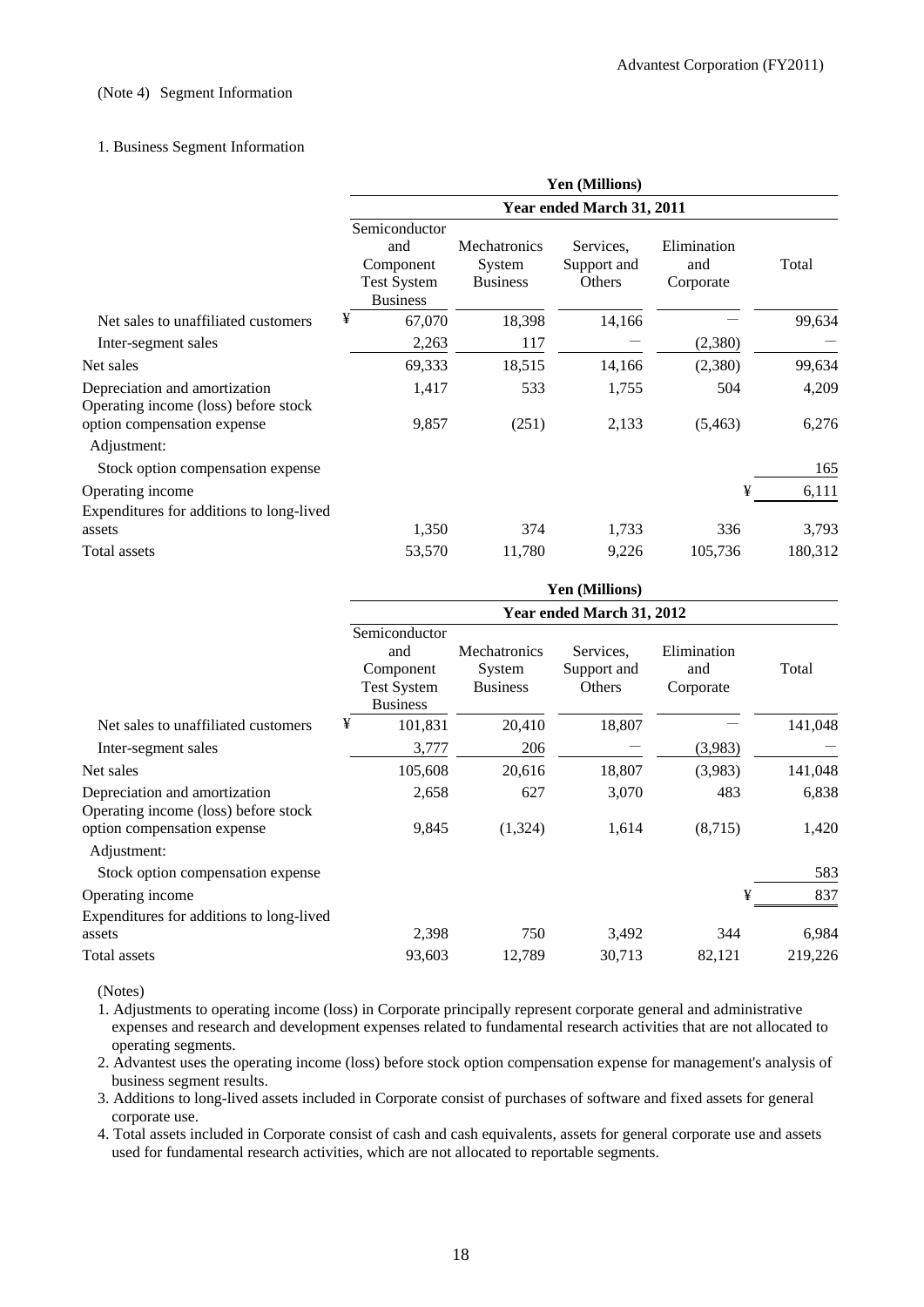|          |   | Yen (Millions)        |                       |  |  |
|----------|---|-----------------------|-----------------------|--|--|
|          |   | <b>Year ended</b>     | <b>Year ended</b>     |  |  |
|          |   | <b>March 31, 2011</b> | <b>March 31, 2012</b> |  |  |
|          |   |                       |                       |  |  |
| Japan    | ¥ | 22,398                | 16,095                |  |  |
| Americas |   | 9,278                 | 29,742                |  |  |
| Europe   |   | 2,252                 | 7,015                 |  |  |
| Asia     |   | 65,706                | 88,196                |  |  |
|          |   |                       |                       |  |  |
| Total    | ¥ | 99,634                | 141,048               |  |  |

#### 2. Consolidated Net Sales by Geographical Areas

(Notes)

1. Net sales to unaffiliated customers are based on the customer's location.

2. Each of the segments includes primarily the following countries or regions:

| (1) Americas | U.S.A., Republic of Costa Rica |
|--------------|--------------------------------|
|--------------|--------------------------------|

- (2) Europe Israel, Germany<br>
(3) Asia South Korea, Ta
- South Korea, Taiwan, China, Malaysia

## (Note 5) Per Share Information

The following table sets forth the computation of basic and diluted net income (loss) per share for the years ended March 31:

|                                     | Yen (millions)<br>except per share data |                       |
|-------------------------------------|-----------------------------------------|-----------------------|
|                                     |                                         |                       |
|                                     | <b>Year ended</b>                       | <b>Year ended</b>     |
|                                     | <b>March 31, 2011</b>                   | <b>March 31, 2012</b> |
| Numerator:                          |                                         |                       |
| Net income (loss)                   | 3,163                                   | (2,195)               |
| Denominator                         |                                         |                       |
| Basic weighted average shares of    |                                         |                       |
| common stock outstanding            | 175,481,854                             | 173, 271, 717         |
| Dilutive effect of exercise of      |                                         |                       |
| stock options                       | 13,604                                  |                       |
| Diluted weighted average shares of  |                                         |                       |
| common stock outstanding            | 175,495,458                             | 173, 271, 717         |
| Basic net income (loss) per share   | 18.03                                   | (12.67)               |
| Diluted net income (loss) per share | 18.03                                   | (12.67)               |

At March 31, 2011 and 2012, Advantest had outstanding stock options into 1,610,000 and 4,888,206 shares of common stock, respectively, which were anti-dilutive and excluded from the calculation of diluted net income per share but could potentially dilute net income per share in future periods.

(Note 6) Significant Subsequent Events: None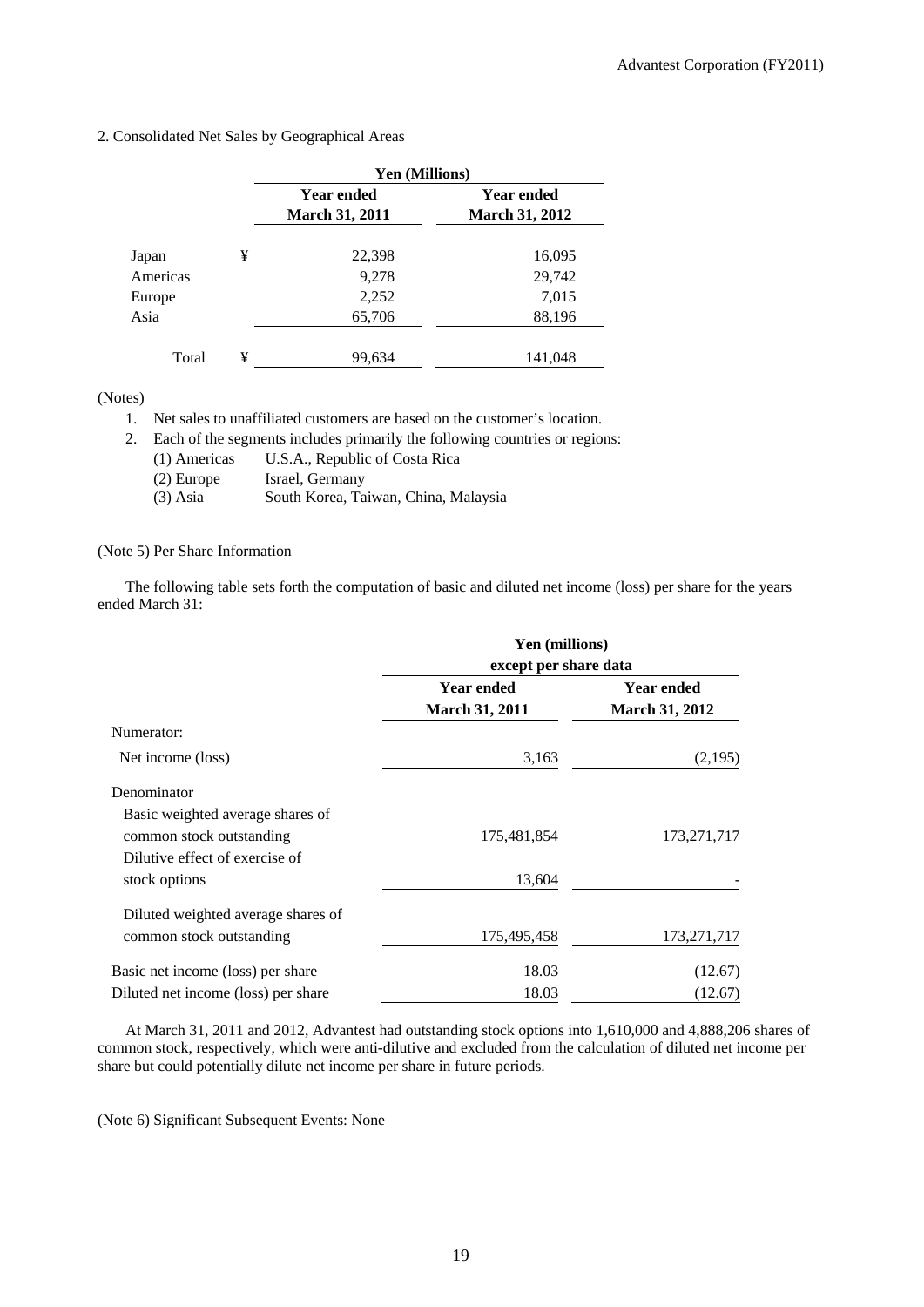

# Changes in Directors, Corporate Auditors and Executive Officers (To be effective on June 26, 2012)

| 1. Nominees for Directors                                                                                                                                                                                                                                                                                              |                                                                |  |
|------------------------------------------------------------------------------------------------------------------------------------------------------------------------------------------------------------------------------------------------------------------------------------------------------------------------|----------------------------------------------------------------|--|
| Director                                                                                                                                                                                                                                                                                                               | Toshio Maruyama                                                |  |
| Director                                                                                                                                                                                                                                                                                                               | Haruo Matsuno                                                  |  |
| Director                                                                                                                                                                                                                                                                                                               | Naoyuki Akikusa                                                |  |
| Director                                                                                                                                                                                                                                                                                                               | Yasushige Hagio                                                |  |
| Director                                                                                                                                                                                                                                                                                                               | Shinichiro Kuroe                                               |  |
| Director                                                                                                                                                                                                                                                                                                               | Sae Bum Myung                                                  |  |
| Director                                                                                                                                                                                                                                                                                                               | Osamu Karatsu (to be newly elected) Advisor of SRI Japan       |  |
| Director                                                                                                                                                                                                                                                                                                               | Hiroshi Nakamura (to be newly elected)                         |  |
|                                                                                                                                                                                                                                                                                                                        | <b>Executive Officer of Advantest Corporation</b>              |  |
| Mr. Maruyama is to be elected as Chairman of the Board and Representative Director and Mr.<br>Matsuno is to be elected as Representative Director at the special meeting of the board of directors to<br>be held on June 26, 2012 after the 70th ordinary general meeting of shareholders of Advantest<br>Corporation. |                                                                |  |
| 2. Nominees for Corporate Auditors                                                                                                                                                                                                                                                                                     |                                                                |  |
| <b>Standing Corporate Auditor</b>                                                                                                                                                                                                                                                                                      | Yuichi Kurita (to be newly elected)                            |  |
|                                                                                                                                                                                                                                                                                                                        | Director and Senior Executive Officer of Advantest Corporation |  |
| Corporate Auditor                                                                                                                                                                                                                                                                                                      | Megumi Yamamuro (to be re-elected)                             |  |
|                                                                                                                                                                                                                                                                                                                        |                                                                |  |
| 3. Nominees for Executive Officers                                                                                                                                                                                                                                                                                     |                                                                |  |
| President and CEO                                                                                                                                                                                                                                                                                                      | Haruo Matsuno                                                  |  |
| Managing Executive Officer                                                                                                                                                                                                                                                                                             | Shinichiro Kuroe                                               |  |
| Managing Executive Officer                                                                                                                                                                                                                                                                                             | Sae Bum Myung                                                  |  |
| Managing Executive Officer                                                                                                                                                                                                                                                                                             | Hiroshi Nakamura                                               |  |
| Managing Executive Officer                                                                                                                                                                                                                                                                                             | Yoshiaki Yoshida                                               |  |
| Managing Executive Officer                                                                                                                                                                                                                                                                                             | Masao Shimizu                                                  |  |
| Managing Executive Officer                                                                                                                                                                                                                                                                                             | Hideaki Imada                                                  |  |
| <b>Executive Officer</b>                                                                                                                                                                                                                                                                                               | Yasuhiro Kawata                                                |  |
| <b>Executive Officer</b>                                                                                                                                                                                                                                                                                               | Takashi Sugiura                                                |  |
| <b>Executive Officer</b>                                                                                                                                                                                                                                                                                               | Takashi Sekino                                                 |  |
| <b>Executive Officer</b>                                                                                                                                                                                                                                                                                               | Soichi Tsukakoshi                                              |  |
| <b>Executive Officer</b>                                                                                                                                                                                                                                                                                               | Josef Schraetzenstaller                                        |  |
| <b>Executive Officer</b>                                                                                                                                                                                                                                                                                               | R. Keith Lee                                                   |  |
| <b>Executive Officer</b>                                                                                                                                                                                                                                                                                               | Makoto Nakahara                                                |  |
| <b>Executive Officer</b>                                                                                                                                                                                                                                                                                               | Toshiyuki Okayasu                                              |  |
| <b>Executive Officer</b>                                                                                                                                                                                                                                                                                               | Hans-Juergen Wagner                                            |  |
| <b>Executive Officer</b>                                                                                                                                                                                                                                                                                               | Yih-Neng Lee<br>(to be newly elected)                          |  |
| <b>Executive Officer</b>                                                                                                                                                                                                                                                                                               | CH Wu (to be newly elected)                                    |  |
| <b>Executive Officer</b>                                                                                                                                                                                                                                                                                               | Kazuhiro Yamashita (to be newly elected)                       |  |
| <b>Executive Officer</b>                                                                                                                                                                                                                                                                                               | Kenji Sato (to be newly elected)                               |  |

4. Resignation from Directors, Corporate Auditors and Executive Officers

 Yuichi Kurita, Director and Senior Executive Officer --- To be elected as Standing Corporate Auditor Yuri Morita, Standing Corporate Auditor --- To be elected as Advisor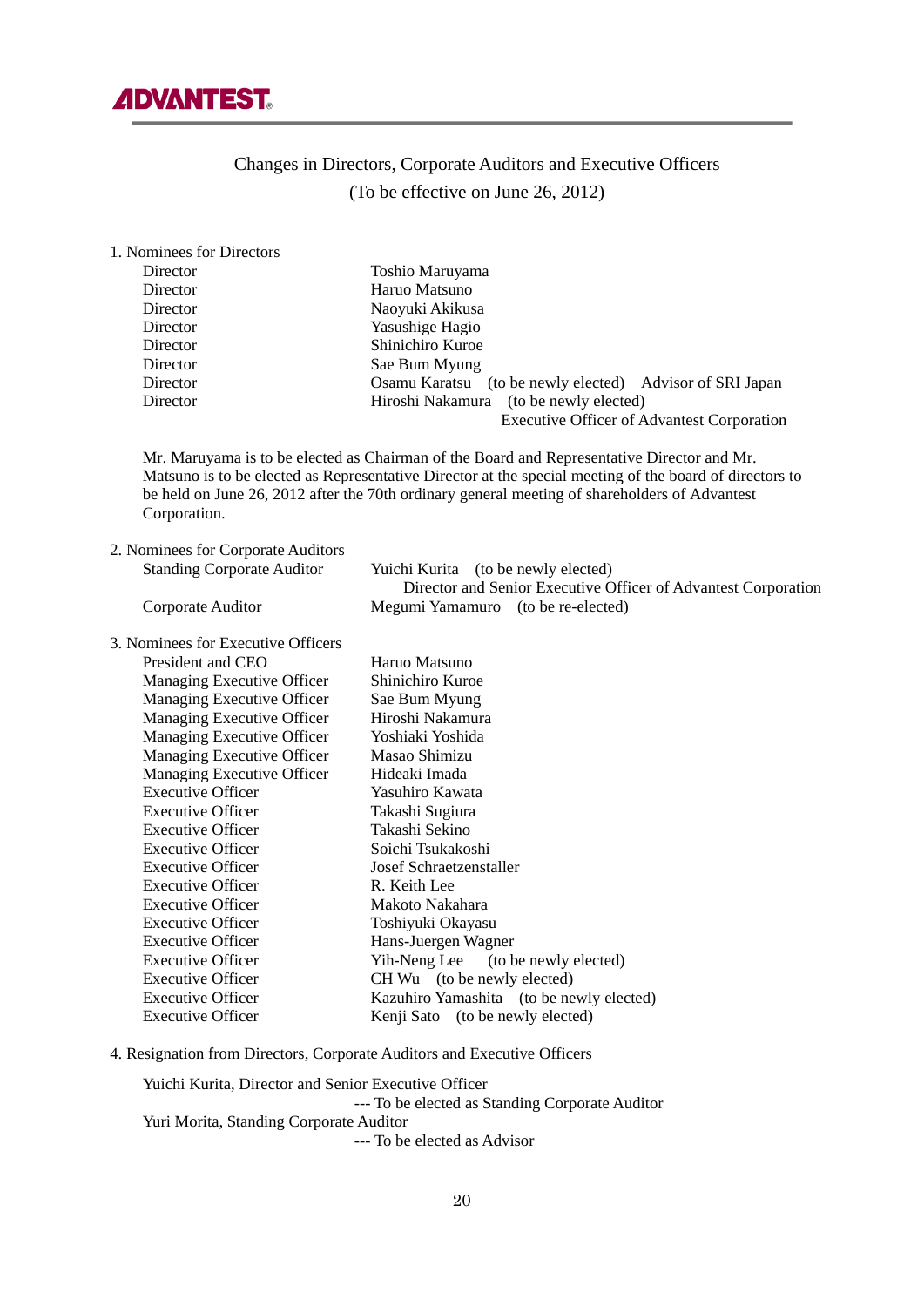

Nominees for New Directors (Biography)

Osamu Karatsu (Date of Birth: April 25, 1947)

- Mar. 1975 Doctorate Degree from School of Engineering The University of Tokyo
- Apr. 1975 Joined Nippon Telegraph and Telephone Public Corporation
- Jun. 1991 Senior Director, LSI Laboratories, Nippon Telegraph and Telephone Corporation
- Feb. 1997 Director, Advanced Telecommunications Research Institute International
- Apr. 1999 Principal Consultant, SRI Consulting K.K.
- Apr. 2000 Chief Executive Director, SRI Japan
- Feb. 2012 Advisor, SRI Japan (present position)

Hiroshi Nakamura (Date of Birth December 4, 1957)

- Mar. 1981 Graduated from the Faculty of Law and Letters, Kanazawa University
- Apr. 1981 Joined Advantest Corporation
- Jun. 2006 Executive Officer
- Jun. 2009 Managing Executive Officer (present position)
- Jun. 2010 Executive Vice President, Corporate Administration Group (present position)

Nominee for New Corporate Auditor (Biography)

Yuichi Kurita (Date of Birth: July 28, 1949)

- Mar. 1973 Graduated from German Department, the Faculty of Foreign Studies, Tokyo University of Foreign Studies
- Apr. 1973 Joined Fujitsu Limited
- Mar. 2001 Joined Advantest Corporation
- Jun. 2003 Executive Officer
- Jun. 2007 Director and Managing Executive Officer
- Jun. 2009 Corporate Planning and Administration (present position)
- Jun. 2010 Director and Senior Executive Officer (present position)

Nominees for New Executive Officers (Biography)

Yih-Neng Lee (Date of Birth: June 23, 1958)

- Mar. 1983 Graduated from Engineering, National University of Singapore
- Nov. 1983 Joined Hewlett-Packard Company
- Aug. 2005 VP and GM, Asia Sales Operation, Verigy (Shanghai) Co., Ltd.
- Apt. 2012 CEO, Advantest (Singapore) Pte. Ltd. (present position)

CH Wu (Date of Birth: February 26, 1961)

- Jun. 1982 Graduated from Electronic Engineering, Lung Hua Industrial College, Taiwan
- Jul. 1984 Joined Philips Electronic Taiwan Inc.
- Dec. 1990 Joined Advantest Taiwan Inc.
- Jun. 2006 CEO, Advantest Taiwan Inc. (present position)

Kazuhiro Yamashita (Date of Birth: December 18, 1961)

- Mar. 1984 Graduated from Department of Electric, Faculty of Science and Technology, Tokyo University of Science
- Apr. 1984 Joined Advantest Corporation
- Oct. 2011 Principal, Global Marketing, Strategic Business Unit (present position)